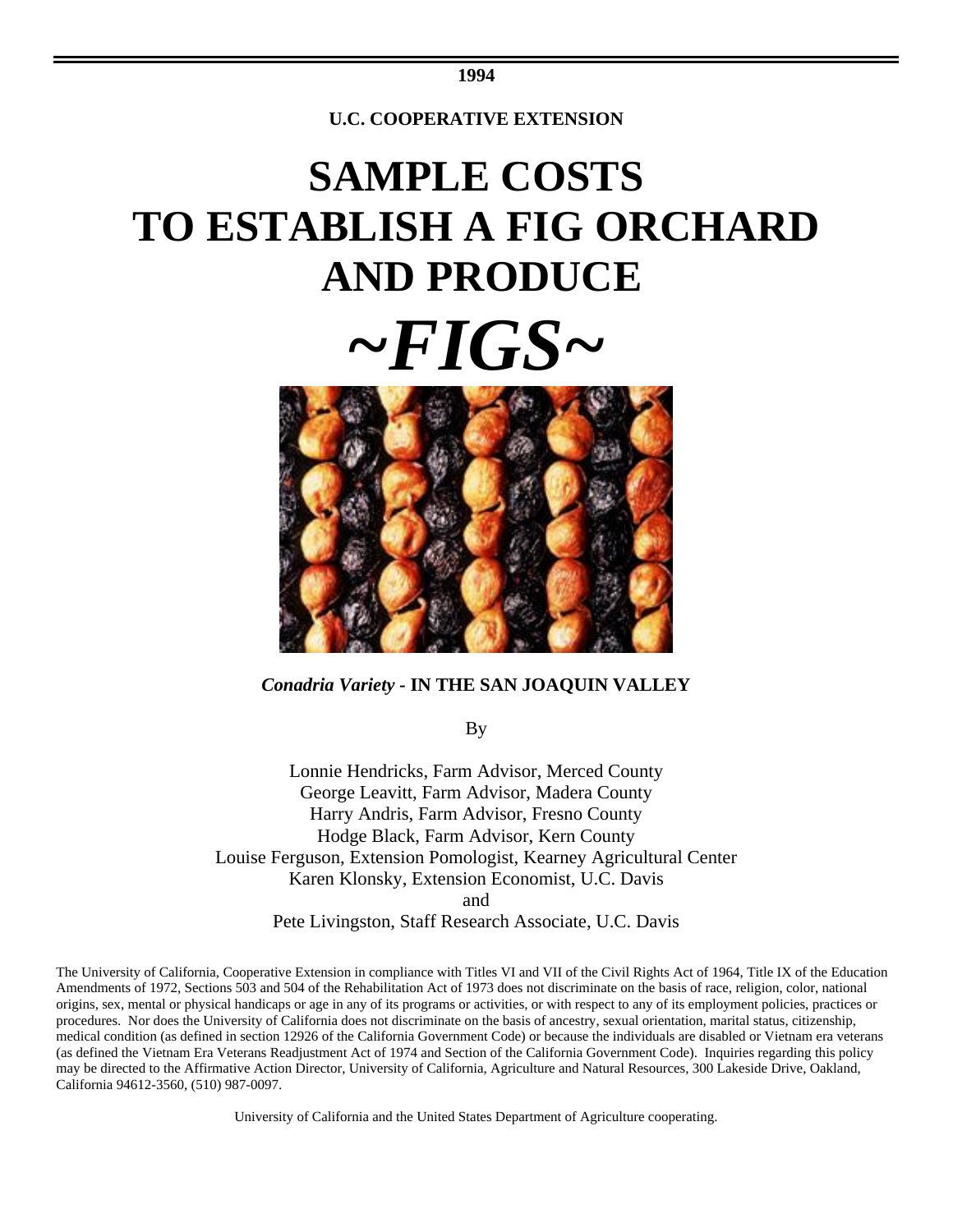### **GENERAL INFORMATION FOR ESTABLISHING A FIG ORCHARD AND PRODUCING FIGS** *Conadria Variety -* **San Joaquin Valley - 1994**

The detailed costs for establishment and production of the Conadria variety of figs in the San Joaquin Valley are presented in this study. The hypothetical farm used in this report consists of 500 acres all of which are in fig production.

Practices described in this study are based on those production procedures considered typical for this crop and area. Additional practices that are not listed may be required. Sample costs given for labor, materials, equipment and contract services are based on current figures. Some costs and practices detailed in this study may not be applicable to your situation. This study is only intended as a guide and can be used in making production decisions, determining potential returns, preparing budgets and evaluating production loans. A blank *Your Cost* column is provided to enter your actual costs on **Table 2**, **Sample Costs To Produce Figs** and **Table 3**, **Costs And Returns Per Acre To Produce Figs**.

This study consists of General Assumptions For Establishing A Fig Orchard And Producing Figs and seven tables. Tables included:

- **Table 1. Costs Per Acre to Establish A Fig Orchard**
- **Table 2. Costs Per Acre to Produce Figs**
- **Table 3. Costs and Returns Per Acre to Produce Figs**
- **Table 4. Monthly Cash Costs Per Acre to Produce Figs**
- **Table 5. Whole Farm Annual Equipment, Investment and Business Overhead Costs**
- **Table 6. Hourly Equipment Costs**
- **Table 7. Ranging Analysis**

For an explanation of calculations used for the study refer to the attached General Assumptions or call the Department of Agricultural Economics, Cooperative Extension, University of California, Davis, California, (530) 752-1515 or call the farm advisor in the county of interest.

Two additional cost of production studies for different varieties of figs grown in this region are also available: "Sample Costs To Establish A Fig Orchard And Produce Figs, Calimyrna Variety In the San Joaquin Valley - 1994" and "Sample Costs To Establish A Fig Orchard And Produce Figs, Black Mission Variety In the San Joaquin Valley - 1994".

The studies mentioned above can be requested through the Department of Agricultural Economics, U. C. Davis or from selected county Cooperative Extension offices.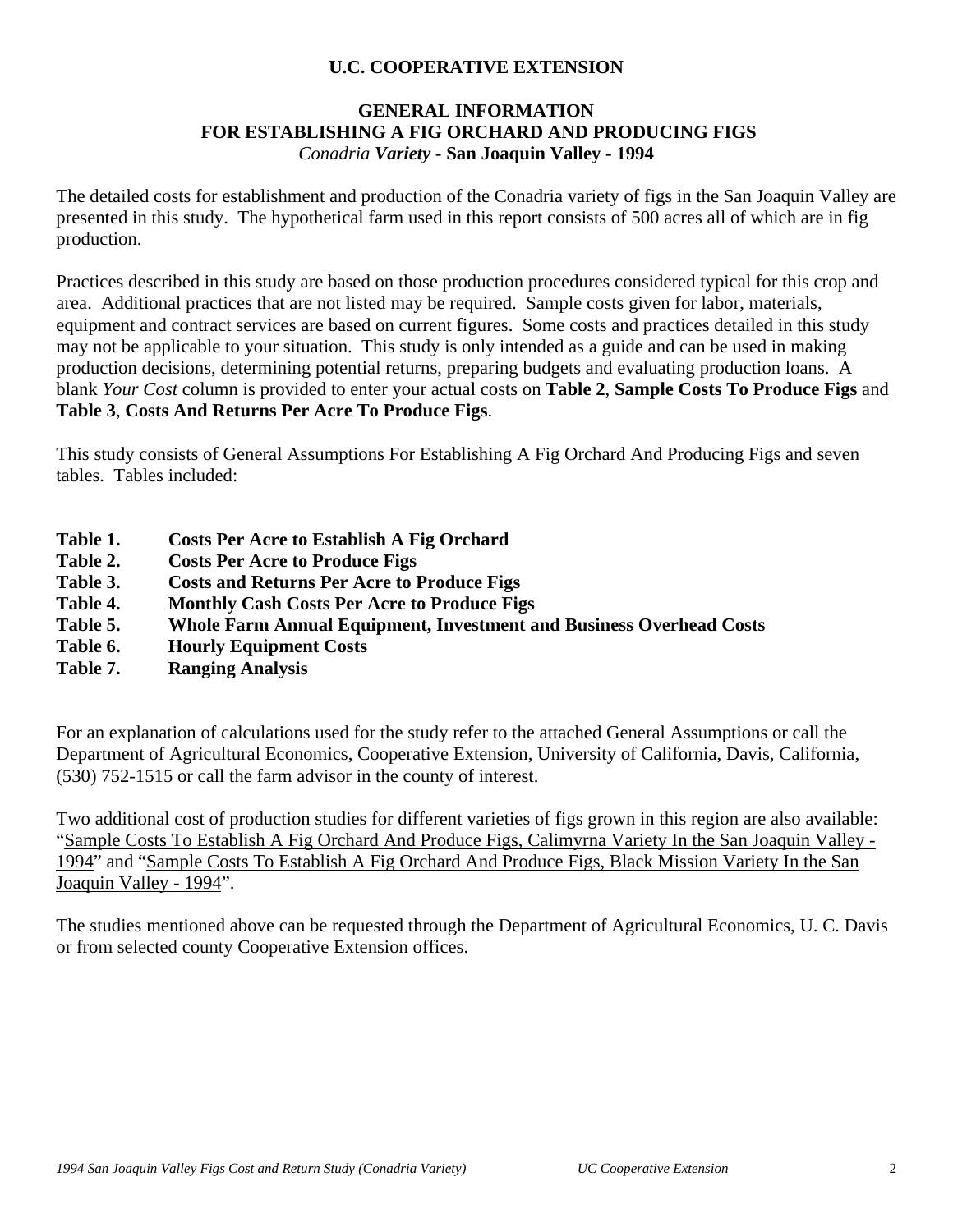#### **GENERAL ASSUMPTIONS FOR ESTABLISHING A FIG ORCHARD AND PRODUCING FIGS** *Conadria Variety -* **San Joaquin Valley - 1994**

The following is a description of some general assumptions pertaining to sample costs of conadria variety fig establishment and production in the San Joaquin Valley. Practices described should not be considered recommendations by the University of California, but rather represent production procedures considered typical for this crop and area. Some of these costs and practices may not be applicable to your situation nor used during every production year. Additional ones not indicated may be needed.Establishment and cultural practices for the production of figs vary by grower and region. The practices and inputs used in this cost study serve only as a sample or guide. Variations can be significant. These costs are represented on an annual, per acre basis. *The use of trade names in this report does not constitute an endorsement or recommendation by the University of California nor is any criticism implied by omission of other similar products.*

#### **1. LAND:**

The farm consists of 500 acres of land. There are 80 acres currently being established in the actual fig orchard with another 415 acres on which figs are grown and 5 acres of roads and farmstead. No other crops are grown. Land is valued at \$1,200 per acre.

#### **2. TREES**:

The specific variety of fig trees planted in this study are Conadria. The trees are planted at 15' X 20' spacing, with 155 trees per acre. Fig trees have a very long production life if they are well maintained. Some fig orchards in the San Joaquin Valley that are still producing a commercial crop are over 75 years old. The life of the orchard at the time of planting is estimated to be 50 years.

#### **3. IRRIGATION:**

Pumped water (plus labor) is the irrigation cost. The cost is based on system pumping 24 acre-inches of water 350 feet in a 500 foot well over 500 acres. Water is pumped to the orchard after running through a filtration station into a permanent drip system in the tree rows. The cost of the irrigation system is for the installation of a new pump, well, filtration system, and permanent drip lines. The new irrigation system is installed after the orchard has been laid out and prior to planting. The life of the irrigation system is estimated at 30 years.

Price per acre foot of water will vary by grower in this region depending on power source, cost, various well characteristics, and other irrigation factors. In this study, water is estimated to cost \$76.92 per acre foot. No assumption is made about effective rainfall. The amount of water applied to the orchard being established varies each year and is shown in **Table A**.

|      | Table A. Applied Irrigation Water |
|------|-----------------------------------|
| Year | AcIn/Year                         |
|      |                                   |
|      |                                   |
|      | 16                                |
|      | 18                                |
|      | 24                                |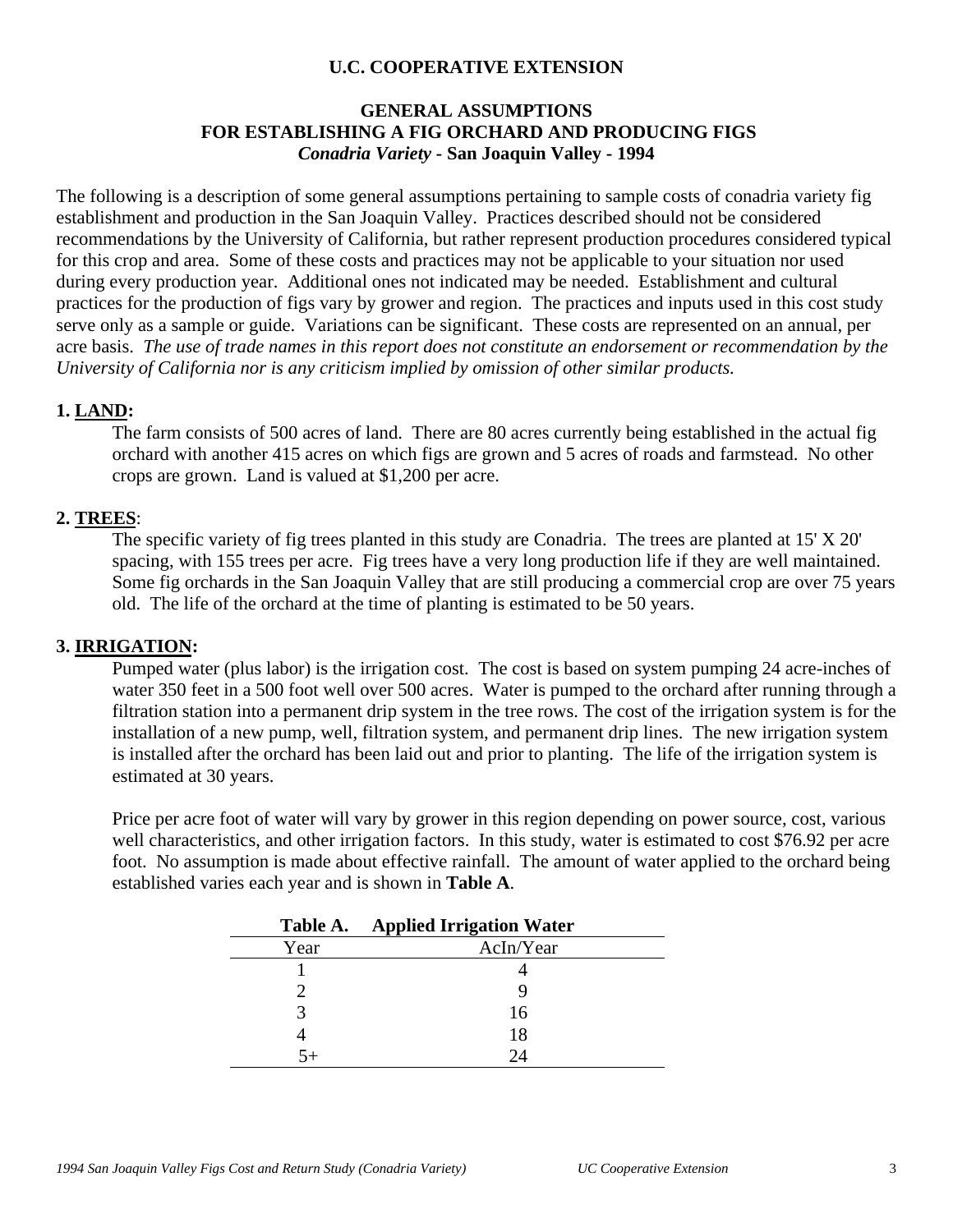### **4. ESTABLISHMENT PRACTICES:**

**Orchard Development:** This orchard is established on ground that has not been previously planted to trees or vines. The land is assumed to be slightly rolling and not a class I soil. The orchard site is not leveled requiring a drip or sprinkler irrigation system for irrigation.

Land preparation begins with a deep ripping, going down 5 to 6 feet in order to break up underlying hardpans which would affect root and water penetration. The ripping is performed by contract operators Following the ripping, the ground is first disced and then floated by the orchard owner. This helps to break up large clods of soil and smooth the ground in advance of planting the trees. All of the operations that prepare the orchard for planting are done in the first year.

**Planting:** Planting starts by marking the tree location with a stake, holes are then dug and the trees are planted. The young trees are pruned back soon after planting. Regular pruning and sucker removal begins in the second year and hours required to perform these tasks as well as costs increase annually. Pruning is performed in the fall months. Removing the suckers is usually performed while weeding crews hand hoe the orchard. In the second year, 10% of the trees or 16 trees per acre will have to be replanted.

**Orchard Floor Management:** Weed control for the orchard begins in the fall with a residual herbicide sprayed along the tree rows. The same chemicals are used for this control during the life of the orchard, but only half of the full rate is used in the first two years and increases to the full rate in the third. In spring a contact herbicide is used to control vegetation in the middle of the tree rows with two applications. In the first two seasons, a full rate of the spot spray is used only on 25% of the acreage. Beginning in the third year, full rates are again used, but this time on 100% of the acreage. Discing is also used to control vegetation and is performed 4 times during the first two years and once per season from year three on. Not only is discing used to manage orchard floor vegetation, but it also tills the soil in preparation for being packed, leveled, and smoothed. This operation produces a smooth, hard surface free of debris for efficient mechanical harvesting.

**Insect, Disease, and Vertebrate Management:** During typical years pest control in fig orchards is limited to controlling rodents, but in exceptionally cool weather a rapid build up of insect pests can occur which may require treatment. Baits are applied through the orchard at bait stations. Arthropod pests are typically not a problem in fig orchards, though serious infestations can occur and may require pest control. No insecticide or disease sprays are assumed to be used for the orchard in this study.

**Fertilizer:** Nitrogen is the major nutrient required for proper tree growth and optimum fruit yields. Nitrogen fertilizer is spread in a granular form of ammonium nitrate (34-0-0) at increasing rates during orchard establishment as shown in **Table B**.

| Table B. Applied Nitrogen |                  |  |  |  |  |
|---------------------------|------------------|--|--|--|--|
| Year                      | Pounds Of N/Acre |  |  |  |  |
|                           | 20               |  |  |  |  |
|                           | 40               |  |  |  |  |
| ≺                         | 60               |  |  |  |  |
| 4                         | 80               |  |  |  |  |
|                           | 100              |  |  |  |  |

**Establishment Cost:** The cost to establish the orchard is used to determine the non-cash overhead expenses, depreciation and interest on investment, for the production years. The establishment cost is the sum of the costs for land preparation, planting, trees, cash overhead and production expenses for growing the trees through the third year. The *Total Accumulated Net Cash Cost* in the third year shown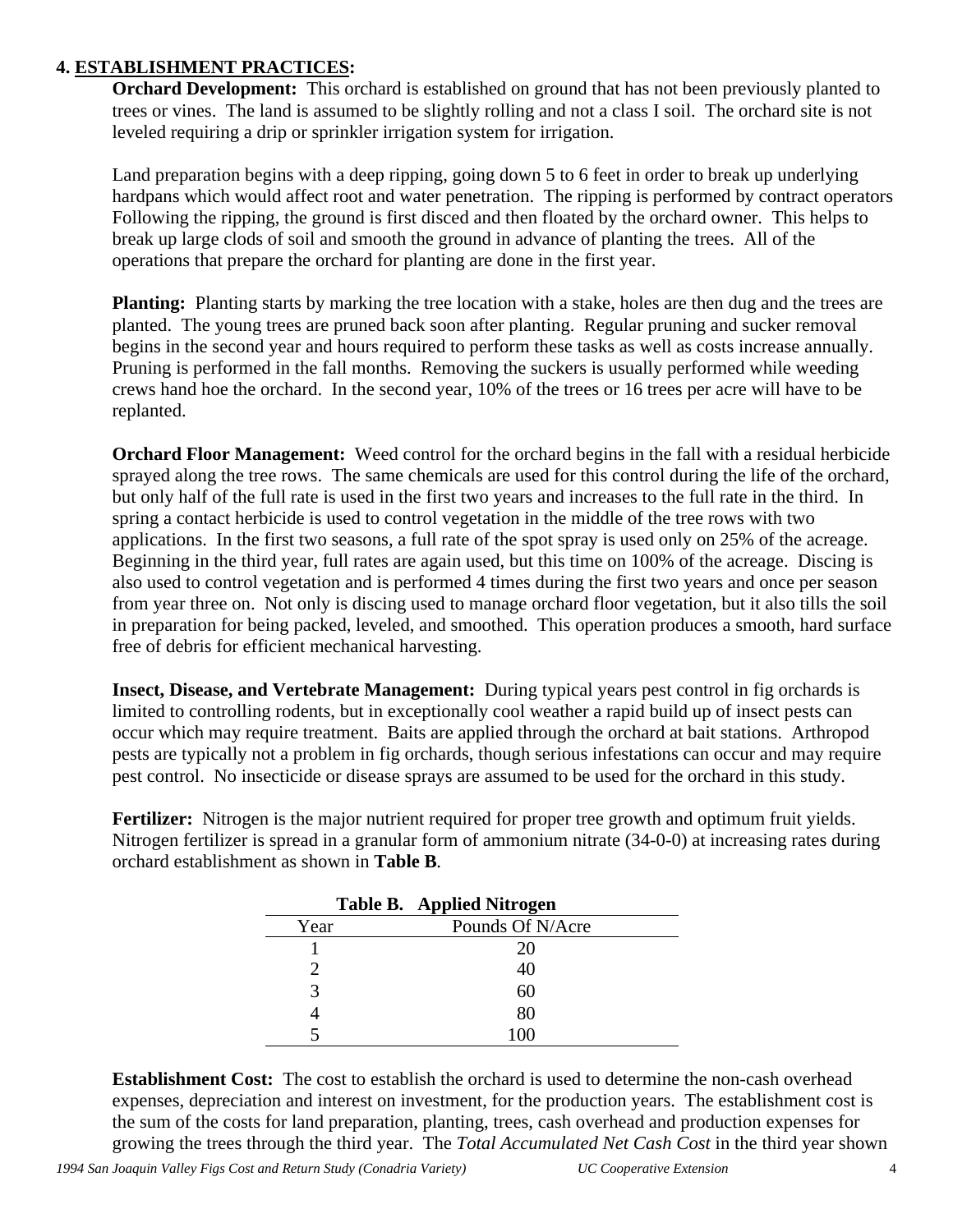on **Table 1**, represents the establishment cost. For this study, this cost is \$1,955 per acre or \$811,325 for the 500 acres of mature orchard is estimated: this cost is shown in **Table 5**. The establishment cost is spread over the remaining 47 years of the 50 years that the orchard is assumed to be in production.

### **5. PRODUCTION CULTURAL PRACTICES:**

**Pruning:** Pruning is done by hand in the winter months. Prunings are pushed out of the orchard by a tractor using a brush rake and burned. Suckers are removed by hand crews as they hoe weeds during April.

**Fertilization:** Nitrogen fertilizer is applied in summer/fall following harvest. Proper levels of N to be applied to the orchard are determined by leaf analysis. Sampling is usually done in July, prior to the application of fertilizer. Nitrogen is applied at a rate of 100 pounds of N per acre.

**Orchard Floor Management:** Weeds in the mature orchard are controlled with chemical and cultural practices as used in the later years of orchard establishment. A combination of residual herbicides are sprayed in a strip along the tree rows to control weeds there throughout the season. Tree row middles are disced once in the spring in order to manage resident vegetation on the orchard floor and to prepare the ground to be packed, leveled, and smoothed prior to the first harvest. Vegetation in row middles that are not controlled by cultivation receive 2 sprays of a contact herbicide during spring and summer.

**Insect, Disease, and Vertebrate Management:** Arthropods and diseases pests are commonly not serious enough in a well managed fig orchard to warrant treatment. The only pests that requires control in this study are rodents. Commercially available baits are used in bait stations within the orchard in order to manage them during the growing season.

The pesticides and rates mentioned in this cost study are a few of those that are listed in the UC IPM Fig Pest Management Guidelines. Written recommendations are required for most pesticides and are made by licensed pest control advisors. For information and pesticide use permits contact the local county Agricultural Commissioner's office. For additional information on production practices contact the farm advisor in the county of interest.

### **6. HARVEST:**

Harvesting begins in the third year after the orchard is planted. As the yields increase the cost to harvest also increases until yield maturity is reached in approximately the tenth year. In this cost study the crop is harvested by the grower. The number of harvest per year also changes as the orchard matures. In the third year, three harvests are performed. The fourth year requires four harvests, the fifth year figs are harvested five times, and from the sixth year on six harvests are completed annually. In this cost study, the crop is harvested and sorted by the grower.

Fig harvesting begins as the fruit naturally falls to the ground. In the late season crop some figs may cling the trees, which require growers to use blowers to force those remaining fruit to fall. The sweeper windrows the figs into the middle of the orchard row so that the harvester can pick up the fruit and dump them into field bins. A hand crew may rake the figs that are lying next to the tree out to where a mechanical orchard sweeper can reach them. The figs are hauled from the field to a dry yard. A grower with 500 acres of figs in production is assumed to own their dry yard and would sort their figs. After sorting the figs are sold to processors.

For growers that do not own harvesting and packing equipment, the needed equipment for harvesting and packing operations should be removed from the equipment and investment inventories on **Table 5**, and custom harvest and packing charges should be placed in Harvest costs in **Tables 1** and **2**. All of the grower performed harvest and packing costs would be subtracted from Harvest costs in **Table 1** and **2**.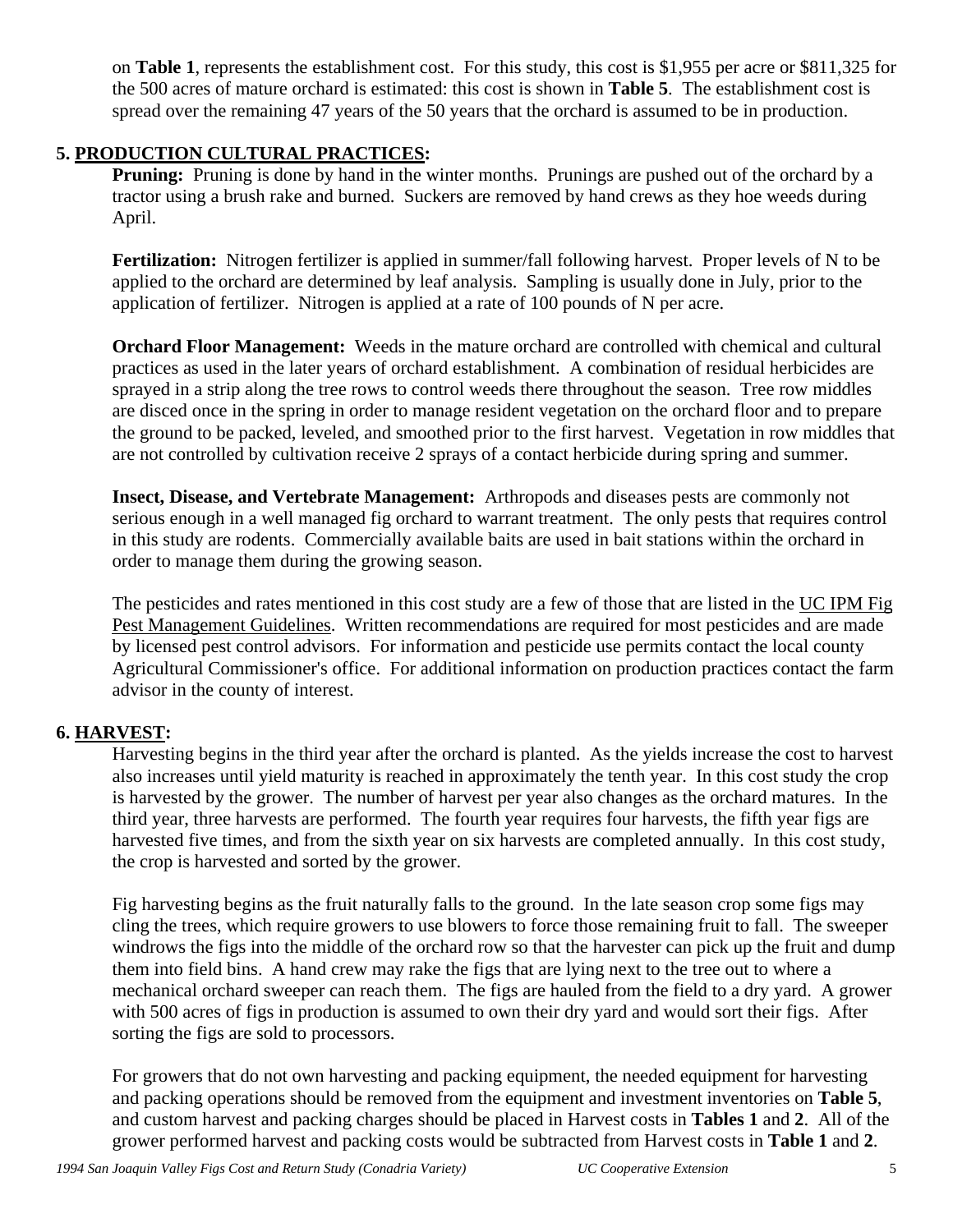### **7. ASSESSMENTS:**

Under a state marketing order, mandatory assessment fees are collected by the California Fig Advisory Board (CFAB). These assessments are charged both to the grower and the processor to pay for fig marketing and advertising. Half of the fee of \$48 per ton of merchantable fruit (merchantable fruit is destined for dried, or paste markets) is paid by the grower and is shown in this study, while the remaining \$24 is paid by the processor. Additionally, a voluntary assessment is also paid by fig growers for research and administration and is managed by the California Fig Institute (CFI). Though the assessment is voluntary it is currently supported by 100% of the growers. CFI charges growers \$5 per ton of merchantable fruit. Both of these assessments are shown as a harvest cost.

## **8. YIELDS & RETURNS:**

**Yields:** As noted above, figs most often begin bearing an economic crop in the third year after planting. Typical annual yields for the Conadria variety is measured in pounds for merchantable figs and tons for cull fruit. Typical cull percentages for conadria figs have ranged between 7% and 8%. This study uses a 7% cull rate. The yields shown in **Table C** are from the third year of orchard establishment to maturity.

| <b>Table C</b> | <b>Annual Yield Per Acre</b> |       |              |      |  |  |  |  |  |  |
|----------------|------------------------------|-------|--------------|------|--|--|--|--|--|--|
|                | Figs - Pounds/Acre           |       |              |      |  |  |  |  |  |  |
| Year           | Tons/Acre                    | Total | Merchantable | Cull |  |  |  |  |  |  |
| 3              | 0.20                         | 400   | 372          | 28   |  |  |  |  |  |  |
| 4              | 0.80                         | 1,600 | 1,488        | 112  |  |  |  |  |  |  |
| 5              | 1.20                         | 2,400 | 2,232        | 168  |  |  |  |  |  |  |
| 6              | 1.52                         | 3,040 | 2,827        | 213  |  |  |  |  |  |  |
|                | 1.80                         | 3,600 | 3,348        | 252  |  |  |  |  |  |  |
| 8              | 2.00                         | 4,000 | 3,720        | 280  |  |  |  |  |  |  |
| 9              | 2.24                         | 4,480 | 4,166        | 314  |  |  |  |  |  |  |
| $10+$          | 2.40                         | 4,800 | 4,464        | 336  |  |  |  |  |  |  |

**Returns:** Conadria figs are used in the paste market. For figs that are sold for paste a price of \$0.50 per pound is used. Culled fruit is sold for cattle feed with the grower receiving \$0.03 per pound in this study. **Table 7** indicates returns to risk and management at various levels of fig prices and yields. It calculates returns above three levels of cost: operating, cash, and total.

### **9. RISK:**

Risk is caused by various sources of uncertainty which include production, price, and financial. Examples of these are insect damage, a decrease in price, and increase in interest rates. The risks associated with fig production should not be underestimated. While this study makes every effort to model a production system based on typical, real world practices, it cannot fully represent financial, agronomic and market risks which affect the profitability and economic viability of fig production. Due to the risk involved, access to a market is crucial. A market channel should be determined before any fig orchards are planted and brought into production.

### **10. LABOR:**

Basic hourly wages for workers are \$6.00 and \$4.51 per hour for machine operators and field workers (irrigator), respectively. Adding 34% for Workers Compensation, Social Security, Medicare, insurance, and other possible benefits gives the labor rates shown of \$8.04 per hour for machine labor and \$6.04 per hour for non-machine labor. The labor hours for operations involving machinery are 20% higher than the machine hours to account for extra labor involved in equipment set-up, moving, maintenance and repair. Wages for managers are not included as a cash cost. Any returns above total costs are considered returns to investment.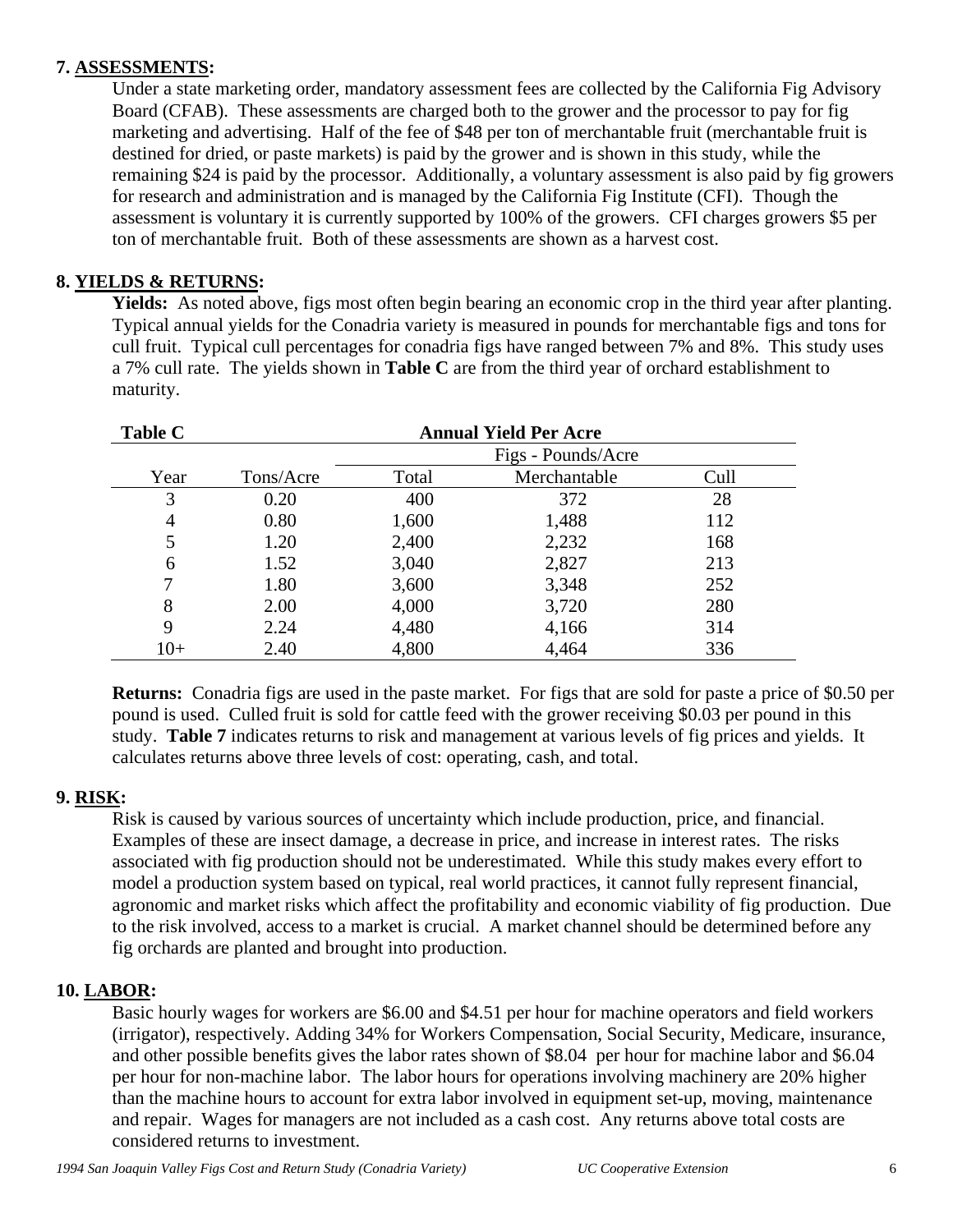### **11. CASH OVERHEAD:**

Cash overhead consists of various cash expenses paid out during the year that are assigned to the whole farm and not to a particular operation. These costs include property taxes, interest on operating capital, office expense, liability and property insurance, sanitation services, leaf analysis, and investment repairs.

**Property Tax:** Counties charge a base property tax rate of 1% on the assessed value of the property. In some counties special assessment districts exist and charge additional taxes on property including equipment, buildings, and improvements. County taxes are calculated as 1% of the average value of the property for this study. Average value equals new cost plus salvage value divided by 2 on a per acre basis.

**Interest On Operating Capital:** Interest on operating capital is based on cash operating costs and is calculated monthly until harvest at a nominal rate of 7.89% per year. A nominal interest rate is the going market cost of borrowed funds.

**Office Expense:** Office and business expenses are estimated at \$100 per acre. These expenses include office supplies, telephones, bookkeeping, accounting, legal fees, road maintenance, etc.

**Insurance:** Insurance for farm investments vary depending on the assets covered and the amount of coverage. Property insurance provides coverage for property loss and is charged at 0.713% of the average value of the assets over their useful life. Liability insurance covers accidents on the farm and costs \$615 for the entire farm or \$1.23 per acre.

**Sanitation Services:** Sanitation services provide portable toilets for the orchard and cost the farm \$970 annually. The cost for this includes delivery and servicing of toilets.

**Leaf Analysis:** Analysis for nutrients needed for proper tree growth and fruit development is performed on leaf petiole samples. A cost of \$4.50 per acre covers this service. Many fertilization program are based in part on leaf analysis. Cash overhead costs are found in **Tables 1**, **2**, **3**, **4**, and **5**.

### **12. NON-CASH OVERHEAD:**

Non-cash overhead is comprised of depreciation and interest charged on equipment and other investments. Most of the equipment inventory in typical fig orchards in the San Joaquin Valley is purchased both new and used. This study shows current purchase price for new equipment adjusted to 60% of new value to indicate a mix of new and used equipment. Annual equipment and investments costs are shown in **Tables 1**, **2**, and **5**. They represent depreciation and opportunity cost for each investment on an annual per acre basis.

**Depreciation:** Depreciation is a reduction in market value of investments due to wear, obsolescence, and age, and is on a straight line basis. Annual depreciation is calculated as purchase price minus salvage value divided by years the investment is held. The purchase price and years of life are shown in **Table 5**.

**Opportunity Costs:** Interest is charged on investments to account for income foregone (opportunity cost) that could be received from an alternative investment. The investments are assumed to be owned outright. Therefore, interest on investments is a non-cash cost. Investments include land, orchard, buildings, and equipment. Interest is calculated as the average value of the investment during its useful life, multiplied by 3.72% per year. Average value for equipment and buildings equals new cost plus salvage value divided by 2 on a per acre basis. The average value for land is equal to the purchase price because land does not depreciate. Real interest rates are used on long term assets to show current costs.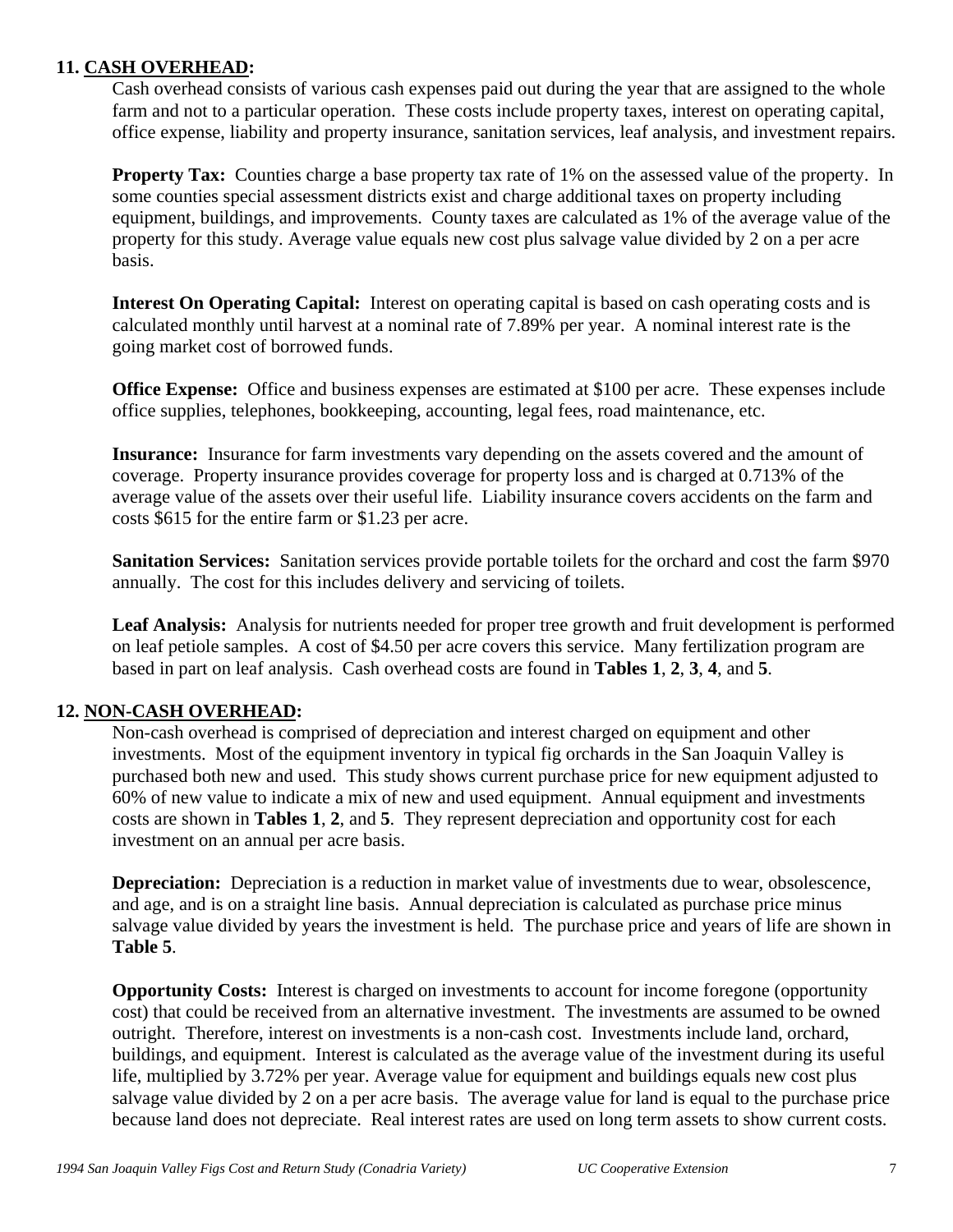### **13. EQUIPMENT CASH COSTS:**

Equipment costs are composed of three parts; non-cash overhead, cash overhead, and operating costs. Both of the overhead factors have been discussed in previous sections. The operating costs consist of fuel, lubrication, and repairs.

In allocating the equipment costs on a per acre basis, the following hourly charges are calculated first and shown in **Table 6**. Repair costs are based on purchase price, annual hours of use, total hours of life, and repair coefficients formulated by the American Society of Agricultural Engineers (ASAE). Fuel and lubrication costs are also determined by ASAE equations based on maximum PTO hp, and type of fuel used. The fuel and repair cost per acre for each operation in **Table 2** is determined by multiplying the total hourly operating cost in **Table 6** for each piece of equipment used for the cultural practice by the number of hours per acre for that operation. Tractor time is 10% higher than implement time for a given operation to account for setup time. Prices for on-farm delivery of diesel and gasoline are \$0.85 and \$1.17 per gallon, respectively.

#### **14. ACKNOWLEDGMENT:**

Appreciation is expressed to the California Fig Advisory Board, California Fig Institute, and fig growers in the San Joaquin Valley who participated in this study. Their information and expertise, so generously provided, helped make the production of this study possible.

### **REFERENCES:**

- 1. American Society of Agricultural Engineers. 1992. American Society of Agricultural Engineers Standards Yearbook. St. Joseph, MI.
- 2. Boelje, Michael D., and Vernon R. Eidman. 1984. Farm Management. John Wiley and Sons. New York, NY
- 3. Obenauf, Gary, Marvin Gerdts, George Leavitt, and Julian Crane. 1978. Commercial Dried Fig Production In California. Leaflet 21051. UC DANR. Oakland CA.
- 4. Statewide IPM Project. 1990. UC Pest management guidelines, alfalfa. *In*, UC IPM Pest Management Guidelines. Pub. 3339. UC DANR. Oakland, CA.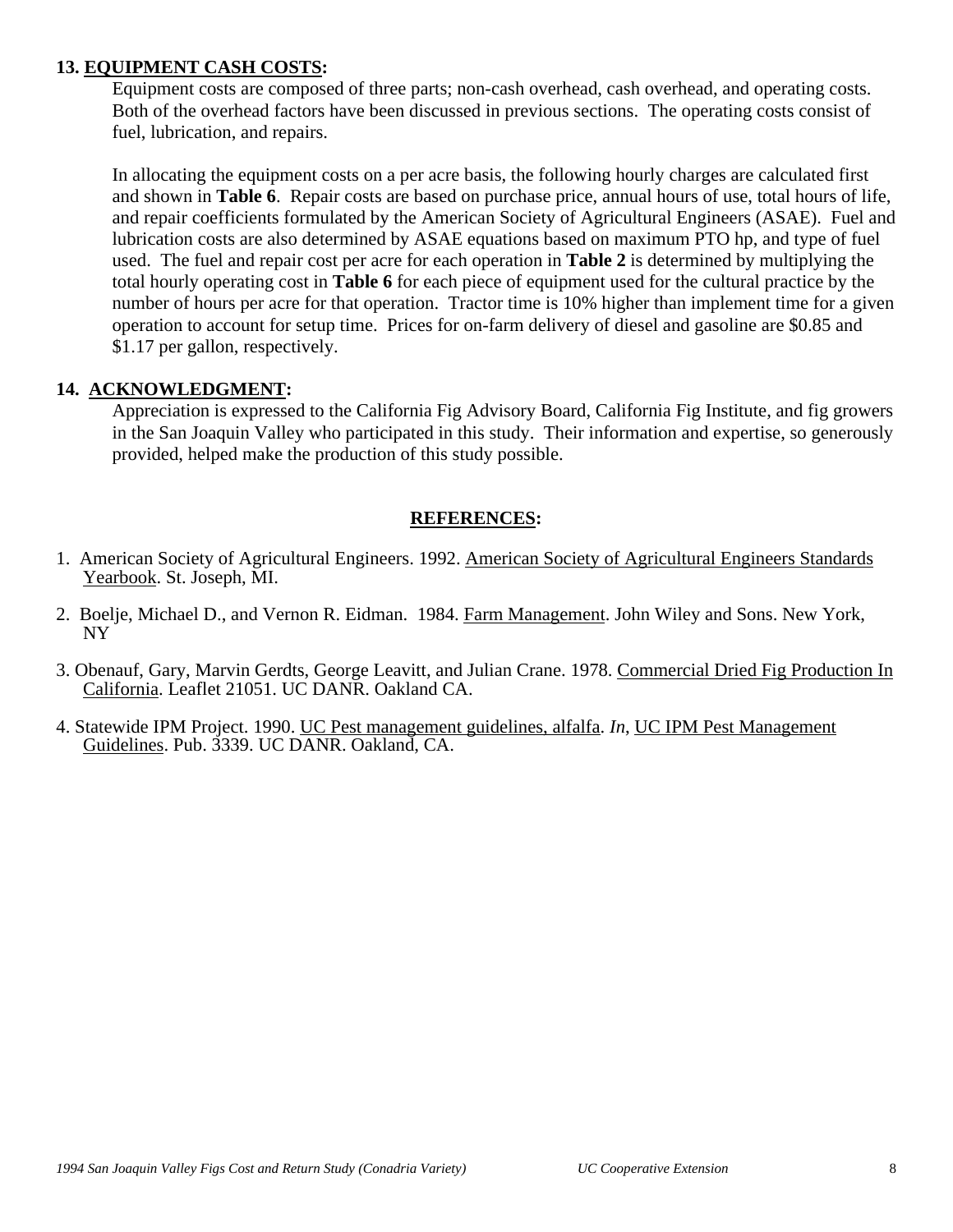#### Table 1. SAMPLE COSTS PER ACRE TO ESTABLISH A FIG ORCHARD

SAN JOAQUIN VALLEY - 1994

CONADRIA VARIETY

| Labor Rate: \$8.04/hr. machine labor                           | Trees Per Acre: 155 |              |               |         |         |  |  |  |  |
|----------------------------------------------------------------|---------------------|--------------|---------------|---------|---------|--|--|--|--|
| \$6.04/hr. non-machine labor<br>Long Term Interest Rate: 3.72% |                     |              |               |         |         |  |  |  |  |
|                                                                |                     |              | Cost Per Acre |         |         |  |  |  |  |
| Year                                                           | 1st                 | 2nd          | 3rd           | 4th     | 5th     |  |  |  |  |
| Yield: Field Run - Pounds Per Acre                             | 0                   | $\Omega$     | 400           | 1,600   | 2,400   |  |  |  |  |
| Planting Costs:                                                |                     |              |               |         |         |  |  |  |  |
| Deep Rip - Custom                                              | \$300               |              |               |         |         |  |  |  |  |
| Disc                                                           | \$4                 |              |               |         |         |  |  |  |  |
| Float                                                          | \$4                 |              |               |         |         |  |  |  |  |
| Trees: 155 Per Acre @ \$2.50                                   | \$388               | \$40         |               |         |         |  |  |  |  |
| Mark, Stake, Dig Holes & Plant -                               | \$78                |              |               |         |         |  |  |  |  |
| Contract                                                       |                     |              |               |         |         |  |  |  |  |
| Replants: 10% in 2nd Year                                      |                     | \$8          |               |         |         |  |  |  |  |
| TOTAL PLANTING COSTS                                           | \$773               | \$48         | \$0           | \$0     | \$0     |  |  |  |  |
| Cultural Costs:                                                |                     |              |               |         |         |  |  |  |  |
| Prune & Train                                                  | \$46                | \$38         | \$57          | \$76    | \$85    |  |  |  |  |
| Remove Brush                                                   | \$7                 | 7            | 7             | 7       | 7       |  |  |  |  |
| Apply Fertilizer - Nitrogen                                    | \$10                | 18           | 25            | 32      | 40      |  |  |  |  |
| Irrigate                                                       | \$35                | 71           | 141           | 159     | 212     |  |  |  |  |
| Pest Control - Rodents                                         | \$6                 | 6            | 6             | 6       | 6       |  |  |  |  |
| Weed Control - Disc Row Middles                                | \$13                | 13           | 3             | 3       | 3       |  |  |  |  |
| Smooth & Level Orchard Floor                                   |                     |              | \$6           | 6       | 6       |  |  |  |  |
| Weed Control - Hand Hoe and Remove                             | \$12                | 12           | 12            | 12      | 12      |  |  |  |  |
| Suckers                                                        |                     |              |               |         |         |  |  |  |  |
| Weed Control - Spray Middles 2X                                | \$7                 | 7            | 29            | 29      | 29      |  |  |  |  |
| Weed Control - Strip Spray Residual                            | \$51                | 51           | 62            | 62      | 62      |  |  |  |  |
| Pickup Truck Use                                               | \$7                 | 7            | 7             | 7       | 7       |  |  |  |  |
| TOTAL CULTURAL COSTS                                           | \$196               | \$231        | \$357         | \$401   | \$469   |  |  |  |  |
| Harvest Costs:                                                 |                     |              |               |         |         |  |  |  |  |
| Hand Knock Fruit                                               |                     |              | \$3           | \$4     | \$5     |  |  |  |  |
| Windrow Fruit                                                  |                     |              | \$20          | 27      | 34      |  |  |  |  |
| Pickup Fruit                                                   |                     |              | \$42          | 67      | 94      |  |  |  |  |
| Haul To Shed                                                   |                     |              | \$4           | 16      | 24      |  |  |  |  |
| Sort Figs                                                      |                     |              | \$24          | 96      | 144     |  |  |  |  |
| Marketing Order Assessment Fee                                 |                     |              | \$5           | 19      | 29      |  |  |  |  |
| Research & Administration Assessment                           |                     |              | \$1           | 4       | 6       |  |  |  |  |
| Fee                                                            |                     |              |               |         |         |  |  |  |  |
| TOTAL HARVEST COSTS                                            | \$0                 | \$0          | \$99          | \$234   | \$336   |  |  |  |  |
| Interest On Operating Capital @ 7.89%                          | \$25                | $$2$$        | $\ $4$        | $\ $4$  | \$6     |  |  |  |  |
| Cash Overhead Costs:                                           |                     |              |               |         |         |  |  |  |  |
| Office Expense                                                 | \$101               | \$101        | \$101         | \$101   | \$101   |  |  |  |  |
| Sanitation Fees                                                | \$2                 | 2            | 2             | 2       | 2       |  |  |  |  |
| Leaf Analysis                                                  | \$5                 | 5            | 5             | 5       | 5       |  |  |  |  |
| Liability Insurance                                            | \$1                 | $\mathbf{1}$ | 1             | 1       | 1       |  |  |  |  |
| Property Taxes                                                 | \$17                | 17           | 18            | 19      | 19      |  |  |  |  |
| Property Insurance                                             | \$9                 | 12           | 13            | 13      | 14      |  |  |  |  |
| Investment Repairs                                             | \$3                 | 3            | 3             | 3       | 3       |  |  |  |  |
| TOTAL CASH OVERHEAD COSTS                                      | \$137               | \$141        | \$143         | \$143   | \$144   |  |  |  |  |
| TOTAL CASH COSTS                                               | \$1,132             | \$421        | \$602         | \$782   | \$955   |  |  |  |  |
| INCOME FROM PRODUCTION                                         | \$0                 | \$0          | \$200         | \$800   | \$1,200 |  |  |  |  |
| NET CASH COSTS FOR THE YEAR                                    | \$1,132             | \$421        | \$402         | \$0     | \$0     |  |  |  |  |
| PROFIT ABOVE CASH COSTS                                        | \$0\$               | \$0          | \$0           | \$18    | \$245   |  |  |  |  |
|                                                                |                     |              |               |         |         |  |  |  |  |
| ACCUMULATED NET CASH COSTS                                     | \$1,132             | \$1,553      | \$1,955       | \$1,937 | \$1,692 |  |  |  |  |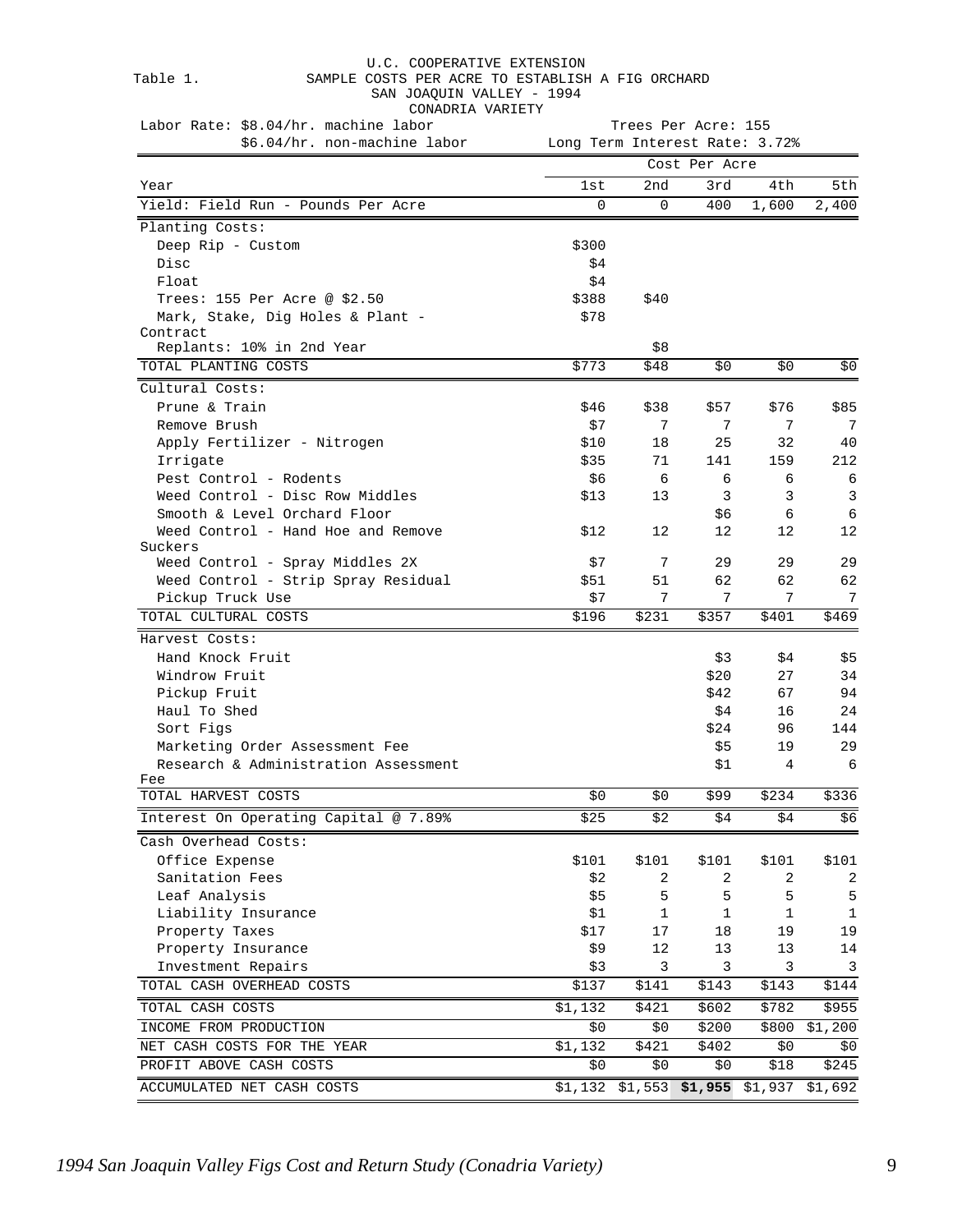|                                    |         |          | Cost Per Acre |                   |              |
|------------------------------------|---------|----------|---------------|-------------------|--------------|
| Year                               | 1st     | 2nd      | 3rd           | 4th               | 5th          |
| Yield: Field Run - Pounds Per Acre | 0       | $\Omega$ | 400           | 1,600             | 2,400        |
| Depreciation:                      |         |          |               |                   |              |
| Shop Building                      | \$3     | \$3      | \$3           | \$3               | \$3          |
| Packing Shed                       | \$23    | 23       | 23            | 23                | 23           |
| Drip Irrigation System             | \$9     | 9        | 9             | 9                 | 9            |
| Shop Tools                         | \$1     | 1        | 1             | $\mathbf 1$       | 1            |
| Fuel Tanks & Pumps                 | \$1     | 1        | 1             | 1                 | 1            |
| Equipment                          | \$13    | 11       | 23            | 31                | 37           |
| TOTAL DEPRECIATION                 | \$49    | \$48     | \$59          | \$68              | \$74         |
| Interest On Investment @ 3.72%     |         |          |               |                   |              |
| Shop Building                      | \$2     | \$2      | \$2           | \$2               | \$2          |
| Packing Shed                       | \$10    | 10       | 10            | 10                | 10           |
| Shop Tools                         | \$1     | 1        | 1             | $\mathbf{1}$      | $\mathbf 1$  |
| Drip Irrigation System             | \$4     | 4        | 4             | 4                 | 4            |
| Fuel Tanks & Pumps                 | \$1     | 1        | $\mathbf{1}$  | $\mathbf{1}$      | $\mathbf{1}$ |
| Land @ $$1500/Arre$                | \$45    | 45       | 45            | 45                | 45           |
| Equipment                          | \$3     | 3        | 6             | 8                 | 9            |
| TOTAL INTEREST ON INVESTMENT       | \$66    | \$65     | \$68          | \$70              | \$71         |
| TOTAL COST FOR THE YEAR            | \$1,247 | \$534    | \$729         | \$920             | \$1,100      |
| INCOME FROM PRODUCTION             | \$0     | \$0      | \$200         | \$800             | \$1,200      |
| TOTAL NET COST FOR THE YEAR        | \$1,247 | \$534    | \$0           | \$0               | \$0          |
| NET PROFIT ABOVE TOTAL COST        | \$0     | \$0      | \$0           | \$0               | \$100        |
| TOTAL ACCUMULATED NET COST         | \$1,247 | \$1,780  |               | $$2,309$ $$2,429$ | \$2,329      |

#### U.C. COOPERATIVE EXTENSION Table 1. continued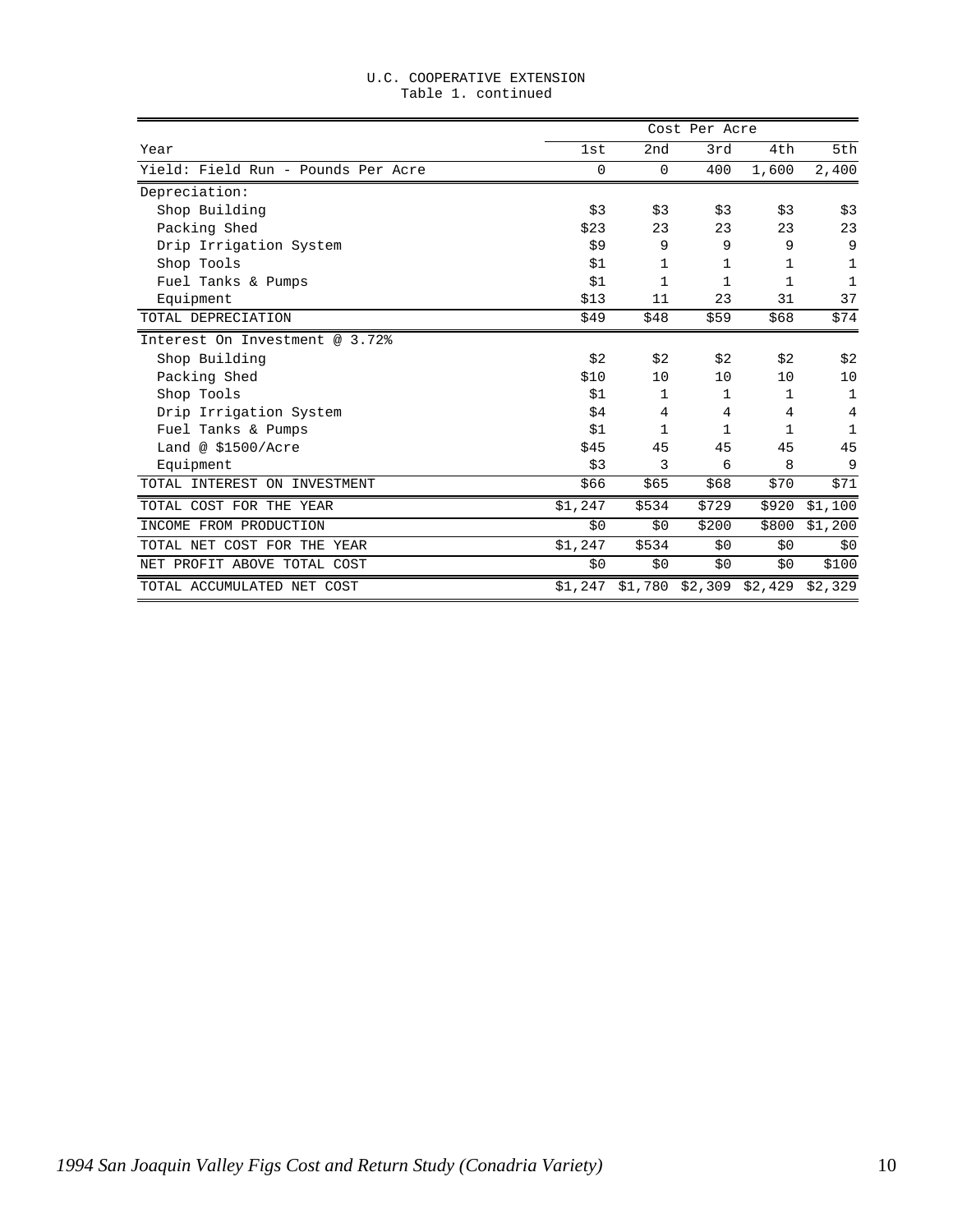#### U.C. COOPERATIVE EXTENSION Table 2. COSTS PER ACRE TO PRODUCE FIGS SAN JOAQUIN VALLEY - 1994 CONADRIA VARIETY

| Labor Rate:                                 | \$8.04/hr. machine labor<br>\$6.04/hr. non-machine<br>labor |                       |               |                               |              | Interest Rate:<br>Yield per Acre: 4,800 Lb | 7.89% |
|---------------------------------------------|-------------------------------------------------------------|-----------------------|---------------|-------------------------------|--------------|--------------------------------------------|-------|
|                                             | Operation                                                   |                       |               | Cash and Labor Costs per Acre |              |                                            |       |
|                                             | Time                                                        | Labor                 |               |                               |              | Fuel, Lube Material Custom/ Total          | Your  |
| Operation                                   | Hrs/A                                                       | Cost                  |               | & Repairs Cost                | Rent         | Cost                                       | Cost  |
| Cultural:                                   |                                                             |                       |               |                               |              |                                            |       |
| Weed Control - Strip                        | 0.25                                                        | 2.37                  | 1.66          | 60.12                         | 0.00         | 64.16                                      |       |
| Spray                                       |                                                             |                       |               |                               |              |                                            |       |
| Irrigate                                    | 9.60                                                        | 57.98                 |               | $0.00$ 153.84                 | 0.00         | 211.82                                     |       |
| Prune And Train                             | 14.00                                                       | 84.56                 | 0.00          | 0.00                          | 0.00         | 84.56                                      |       |
| Clear Brush                                 | 0.14                                                        | 2.76                  | 1.67          | 0.00                          | 0.00         | 4.43                                       |       |
| Fertilize - Nitrogen                        | 0.16                                                        | 1.54                  | 0.88          | 36.90                         | 0.00         | 39.32                                      |       |
| Weed Control - Spray<br>Middles             | 0.15                                                        | 1.48                  | 0.38          | 27.30                         | 0.00         | 29.18                                      |       |
| Weed Control - Disc<br>Middles              | 0.20                                                        | 1.93                  | 1.41          | 0.00                          | 0.00         | 3.34                                       |       |
| Smooth & Level Orchard<br>Floor             | 0.33                                                        | 3.22                  | 2.33          | 0.00                          | 0.00         | 5.54                                       |       |
| Hand Hoe And Remove<br>Suckers              | 2.00                                                        | 12.08                 | 0.00          | 0.00                          | 0.00         | 12.08                                      |       |
| Pest Control - Rodents<br>Pickup Truck Use  | 0.05                                                        | 0.48                  | 0.12          | 5.80                          | 0.00         | 6.41                                       |       |
| TOTAL CULTURAL COSTS                        | 0.57<br>27.45                                               | $\frac{5.51}{173.91}$ | 3.27<br>11.72 | 0.00<br>283.96                | 0.00<br>0.00 | 8.78<br>469.62                             |       |
| Harvest:                                    |                                                             |                       |               |                               |              |                                            |       |
| Hand Knock Trees                            | 1.02                                                        | 6.16                  | 0.00          | 0.00                          | 0.00         | 6.16                                       |       |
| Windrow Fruit                               | 0.50                                                        | 19.30                 | 22.29         | 0.00                          | 0.00         | 41.60                                      |       |
| Pick Up Fruit                               | 1.37                                                        | 24.44                 | 48.26         | 0.00                          | 36.00        | 108.70                                     |       |
| Haul To Shed                                | 0.00                                                        | 0.00                  | 0.00          | 0.00                          | 48.00        | 48.00                                      |       |
| Sort Figs                                   |                                                             |                       |               |                               |              |                                            |       |
|                                             | 0.00                                                        | 0.00                  |               | $0.00$ 288.00                 | 0.00         | 288.00                                     |       |
| TOTAL HARVEST COSTS                         | 2.89                                                        | 49.91                 | 70.55         | 288.00                        | 84.00        | 492.46                                     |       |
| Assessment:                                 |                                                             |                       |               |                               |              |                                            |       |
| Marketing Order                             | 0.00                                                        | 0.00                  | 0.00          | 57.60                         | 0.00         | 57.60                                      |       |
| Research & Administration                   |                                                             |                       |               |                               |              |                                            |       |
| TOTAL ASSESSMENT COSTS                      | 0.00<br>0.00                                                | 0.00<br>0.00          | 0.00<br>0.00  | 12.00<br>69.60                | 0.00<br>0.00 | <u>12.00</u><br>69.60                      |       |
| Interest on Operating<br>Capital $@ 7.89$ % |                                                             |                       |               |                               |              | 6.21                                       |       |
| TOTAL OPERATING COSTS/ACRE                  |                                                             | 223.82                |               | 82.27 641.56                  |              | 84.00 1,037.89                             |       |
| TOTAL OPERATING COSTS/LB                    |                                                             |                       |               |                               |              | 0.23                                       |       |
| CASH OVERHEAD:                              |                                                             |                       |               |                               |              |                                            |       |
| Office Expense                              |                                                             |                       |               |                               |              | 101.01                                     |       |
| Leaf Analysis                               |                                                             |                       |               |                               |              | 4.55                                       |       |
| Sanitation Fees                             |                                                             |                       |               |                               |              | 1.96                                       |       |
| Liability Insurance                         |                                                             |                       |               |                               |              | 1.24                                       |       |
| Property Taxes                              |                                                             |                       |               |                               |              | 30.11                                      |       |
| Property Insurance                          |                                                             |                       |               |                               |              | 21.47                                      |       |
| Investment Repairs                          |                                                             |                       |               |                               |              | 3.11                                       |       |
| TOTAL CASH OVERHEAD COSTS                   |                                                             |                       |               |                               |              | 163.44                                     |       |
| TOTAL CASH COSTS/ACRE                       |                                                             |                       |               |                               |              | 1,201.33                                   |       |
| TOTAL CASH COSTS/LB                         |                                                             |                       |               |                               |              | 0.27                                       |       |

*1994 San Joaquin Valley Figs Cost and Return Study (Conadria Variety)* 11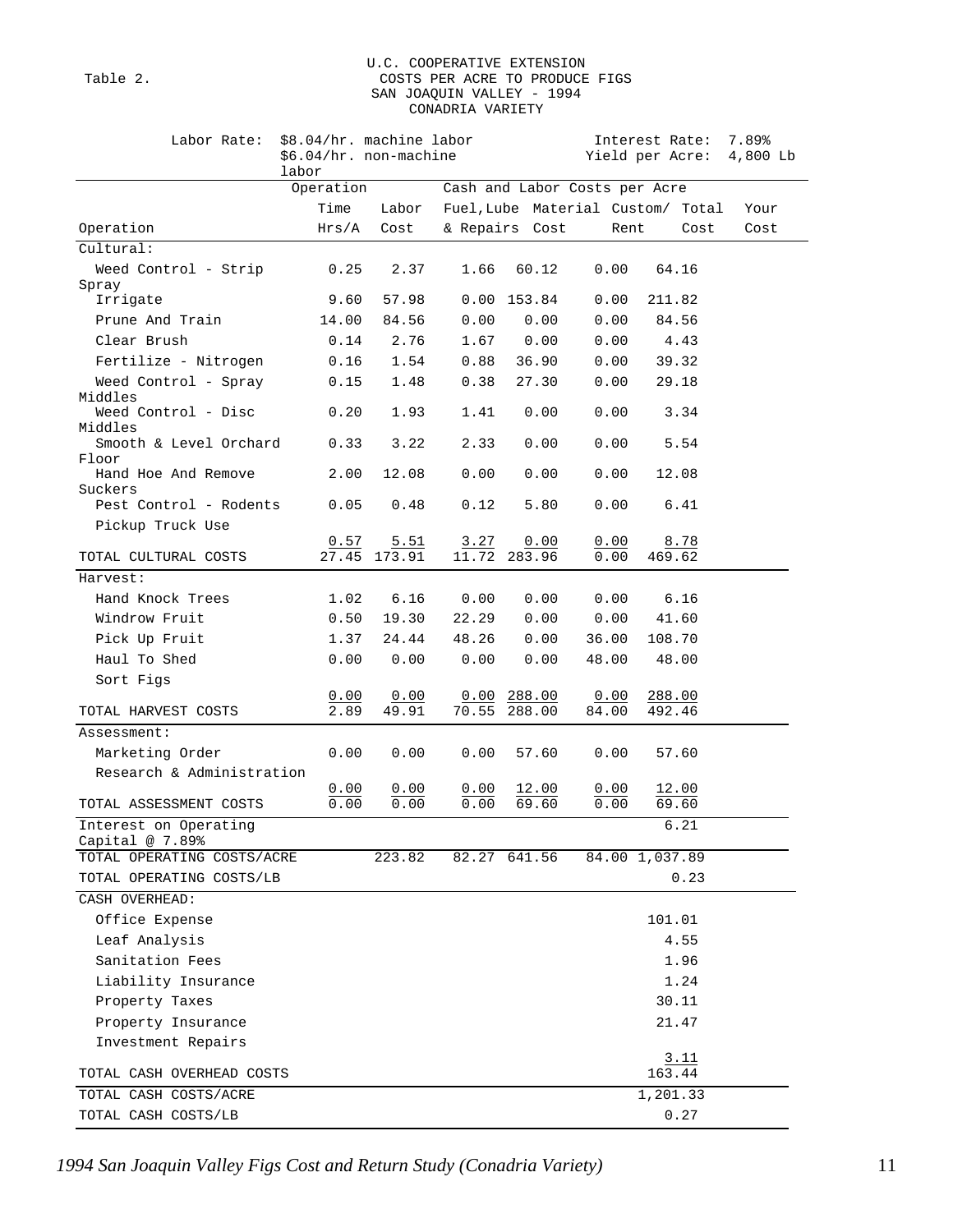#### U.C. COOPERATIVE EXTENSION CONADRIA VARIETY Table 2. continued

| NON-CASH OVERHEAD:            |                  |              |                            |          |
|-------------------------------|------------------|--------------|----------------------------|----------|
|                               | Per              | Annual Cost  |                            |          |
|                               | Producing        |              |                            |          |
| Investment                    |                  | Depreciation | Interest@3.72 <sup>9</sup> |          |
| Land                          | Acre<br>1,212.12 |              | 45.09                      | 45.09    |
| Packing Shed                  | 505.05           | 22.73        | 10.33                      | 33.06    |
| Drip Irrigation System        | 202.83           | 9.13         | 4.15                       | 13.28    |
| Buildings                     | 76.99            | 2.77         | 1.58                       | 4.35     |
| Shop Tools                    | 22.89            | 1.37         | 0.47                       | 1.84     |
| Fuel Tanks & Pumps            | 12.84            | 0.58         | 0.26                       | 0.84     |
| Orchard Establishment         | 1,955.00         | 35.19        | 40.00                      | 75.19    |
| Equipment                     | 494.46           | 42.87        | 10.12                      | 52.98    |
| TOTAL NON-CASH OVERHEAD COSTS | 4,482.18         | 114.63       | 112.00                     | 226.63   |
| TOTAL COSTS/ACRE              |                  |              |                            | 1,427.96 |
| TOTAL COSTS/LB                |                  |              |                            | 0.32     |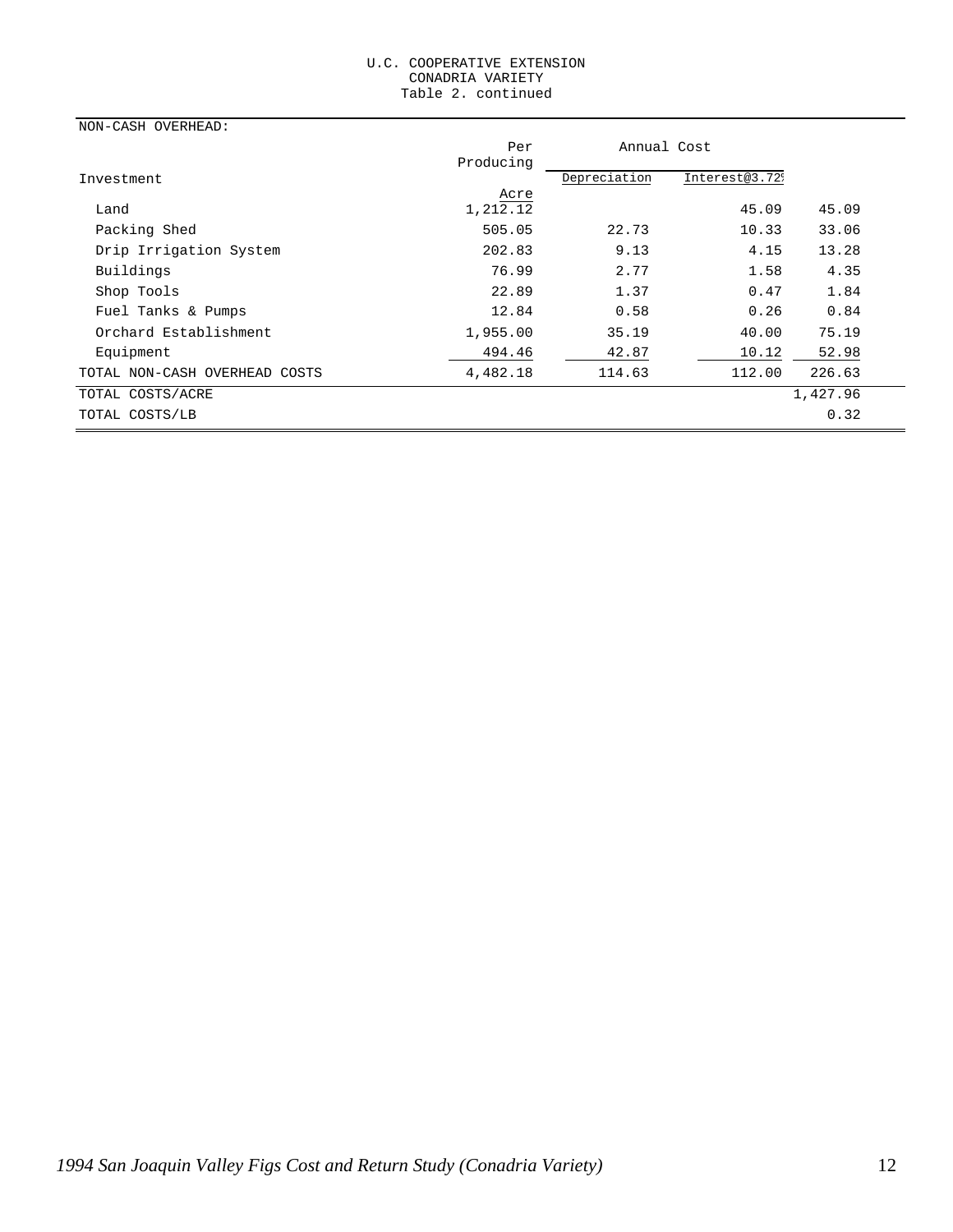#### U.C. COOPERATIVE EXTENSION Table 3. COSTS AND RETURNS PER ACRE TO PRODUCE FIGS SAN JOAQUIN VALLEY - 1994 CONADRIA VARIETY

| \$6.04/hr. non-machine labor          |             |         | Price or                 | Value or       |  |
|---------------------------------------|-------------|---------|--------------------------|----------------|--|
|                                       | Quantity/Ac |         | Unit Cost/Unit Cost/Acre |                |  |
| GROSS RETURNS                         |             |         |                          |                |  |
| Paste Figs                            | 4,480.00    | Lb      | 0.50                     | 2,240.00       |  |
| Cull Figs                             | 320.00      | Lb      | 0.03                     |                |  |
|                                       |             |         |                          | 9.60           |  |
| TOTAL GROSS RETURNS FOR FIGS          |             |         |                          | 2,249.60       |  |
| OPERATING COSTS                       |             |         |                          |                |  |
| Herbicide:                            |             |         |                          |                |  |
| Surflan 4 AS                          | 1.25        | Qt      | 22.76                    | 28.45          |  |
| Goal 1.6E                             | 1.25        | Qt      | 25.34                    | 31.67          |  |
| Roundup                               | 2.00        | Qt      | 13.66                    | 27.32          |  |
| Irrigation:                           |             |         |                          |                |  |
| Water - Pumped                        | 24.00       | AcIn    | 6.41                     | 153.84         |  |
| Fertilizer:                           |             |         |                          |                |  |
| Ammonium Nitrate                      | 100.00      | Lb of N | 0.37                     | 36.90          |  |
| Rent:                                 |             |         |                          |                |  |
| Bin Rental                            | 36.00       | Bin     | 1.00                     | 36.00          |  |
| Contract:                             |             |         |                          |                |  |
| Haul Figs                             | 4,800.00    | Lb      | 0.01                     | 48.00          |  |
| Harvest Labor:                        |             |         |                          |                |  |
| Sort Figs                             | 4,800.00    | Lb      | 0.06                     | 288.00         |  |
| Assessment:                           |             |         |                          |                |  |
| Marketing                             | 2.40        | Ton     | 24.00                    | 57.60          |  |
| Research & Administration             | 2.40        | Ton     | 5.00                     | 12.00          |  |
| Rodenticide:                          |             |         |                          |                |  |
| Rodent Bait                           | 2.00        | Lb      | 2.90                     | 5.80           |  |
| Labor (machine)                       | 7.24        | Hrs     | 8.04                     | 58.21          |  |
| Labor (non-machine)                   | 27.42       | Hrs     | 6.04                     | 165.62         |  |
| Fuel - Gas                            | 7.01        | Gal     | 1.17                     | 8.21           |  |
| Fuel - Diesel                         | 24.93       | Gal     | 0.85                     | 21.19          |  |
| Lube                                  |             |         |                          | 4.41           |  |
| Machinery Repair                      |             |         |                          | 48.45          |  |
| Interest on Operating Capital @ 7.89% |             |         |                          | 6.21           |  |
| TOTAL OPERATING COSTS/ACRE            |             |         |                          | 1,037.89       |  |
| TOTAL OPERATING COSTS/LB              |             |         |                          | 0.23           |  |
| NET RETURNS ABOVE OPERATING COSTS     |             |         |                          | 1,211.71       |  |
| CASH OVERHEAD COSTS:                  |             |         |                          |                |  |
| Office Expense                        |             |         |                          | 101.01         |  |
| Leaf Analysis                         |             |         |                          | 4.55           |  |
| Sanitation Fees                       |             |         |                          | 1.96           |  |
| Liability Insurance                   |             |         |                          | 1.24           |  |
| Property Taxes                        |             |         |                          | 30.11          |  |
| Property Insurance                    |             |         |                          | 21.47          |  |
| Investment Repairs                    |             |         |                          |                |  |
| TOTAL CASH OVERHEAD COSTS/ACRE        |             |         |                          | 3.11<br>163.44 |  |
| TOTAL CASH COSTS/ACRE                 |             |         |                          | 1,201.33       |  |
| TOTAL CASH COSTS/LB                   |             |         |                          | 0.27           |  |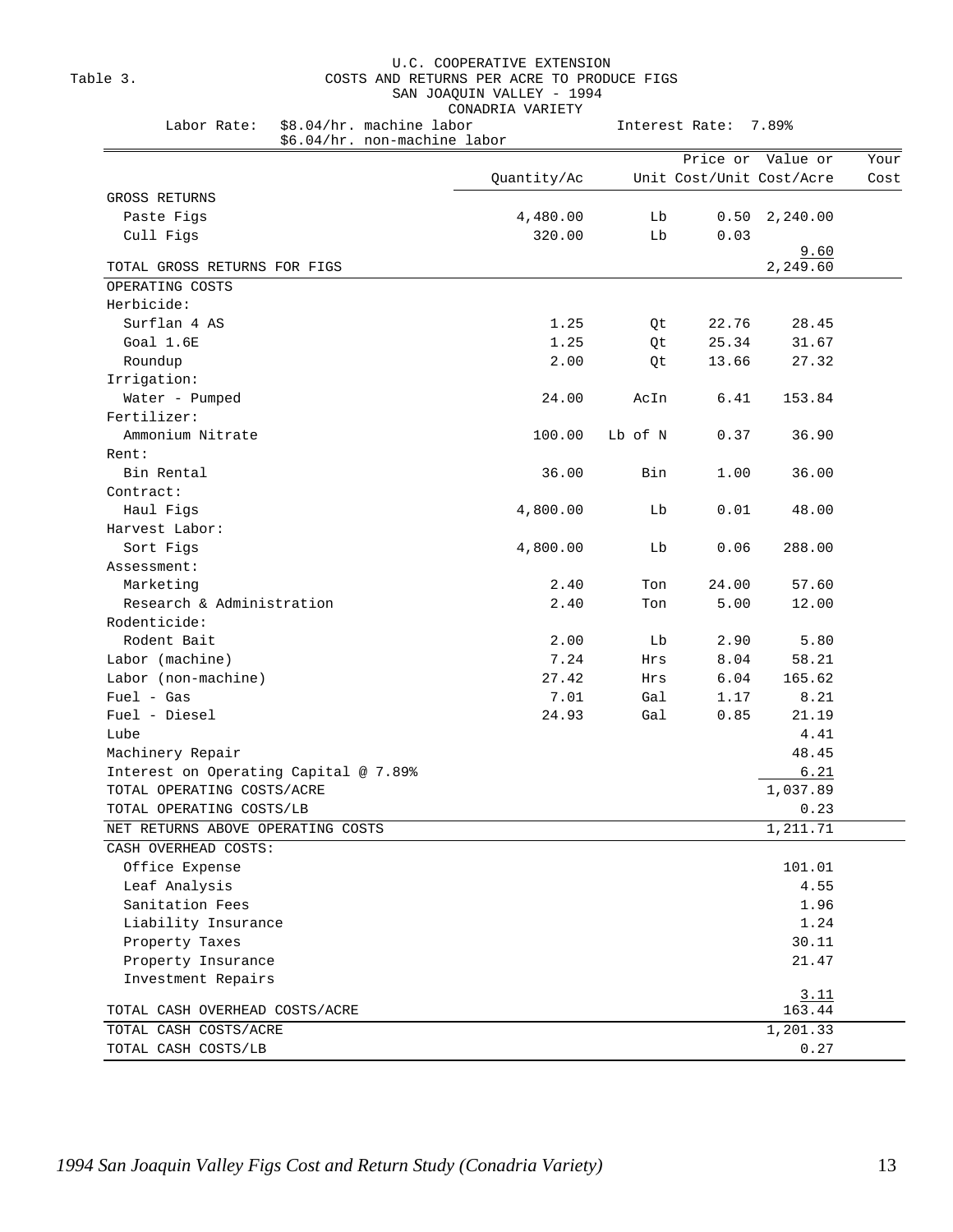| Table 4.<br>MONTHLY CASH COSTS PER ACRE TO PRODUCE FIGS<br>SAN JOAQUIN VALLEY - 1994<br>CONADRIA VARIETY<br>Beginning JAN 94<br><b>NOV</b><br><b>DEC</b><br>TOTAL<br>JAN<br>FEB<br>MAR<br>APR<br>MAY<br>JUN<br>JUL<br><b>AUG</b><br>SEP<br><b>OCT</b><br>94<br>94<br>94<br>Ending<br>DEC 94<br>94<br>94<br>94<br>94<br>94<br>94<br>94<br>94<br>94<br>Cultural:<br>64.16<br>64.16<br>Weed Control - Strip Spray<br>Irrigate<br>211.82<br>35.30 35.30 35.30<br>35.30 35.30 35.30<br>Prune And Train<br>42.28 42.28<br>84.56<br>4.43<br>Clear Brush<br>4.43<br>39.32<br>Fertilize - Nitrogen<br>39.32<br>Weed Control - Disc Middles<br>3.34<br>3.34<br>5.54<br>5.54<br>Smooth & Level Orchard Floor<br>29.18<br>Weed Control - Spray Middles<br>14.59<br>14.59<br>Hand Hoe And Remove Suckers<br>6.04 6.04<br>12.08<br>6.41<br>6.41<br>Pest Control - Rodents<br>8.78<br>Pickup Truck Use<br>TOTAL CULTURAL COSTS<br>78.46 82.89 84.39 21.51 48.63 50.77 36.18 0.88 0.88 65.03<br>469.62<br>Harvest:<br>Hand Knock Trees<br>2.05<br>2.05<br>2.05<br>6.16<br>Windrow Fruit<br>10.40<br>20.80<br>10.40<br>41.60<br>46.03<br>Pick Up Fruit<br>19.81<br>42.86<br>108.70<br>15.84<br>24.00<br>8.16<br>48.00<br>Haul To Shed<br>288.00<br>Sort Figs<br>TOTAL HARVEST COSTS<br>169.3<br>112.4<br>492.46<br>210.6<br>Assessment:<br>18.96<br>28.80<br>9.84<br>Marketing Order<br>Research & Administration<br>12.00<br>TOTAL ASSESSMENT COSTS<br>22.91<br>69.60<br>34.80<br>11.89<br>1.06<br>1.62<br>3.02<br>Interest on Operating Capital @<br>0.52<br>78.98 83.95 86.00 216.8 48.63 296.2 36.18 125.2<br>TOTAL OPERATING COSTS/ACRE<br>0.8865.03<br>1,037.89<br>$0.02$ $0.02$ $0.02$ $0.05$<br>$0.01$ 0.07<br>$0.01$ 0.03<br>0.23<br>TOTAL OPERATING COSTS/LB<br>0.00 0.01<br>OVERHEAD:<br>Office Expense<br>8.42<br>8.42<br>8.42<br>8.42<br>8.42<br>8.42<br>8.42<br>8.42<br>8.42<br>8.42<br>101.01<br>8.42<br>8.42<br>4.55<br>Leaf Analysis<br>4.55<br>0.20<br>0.20<br>Sanitation Fees<br>0.20<br>0.20<br>0.20<br>$0.20 \quad 0.20$<br>0.20<br>0.20<br>0.20<br>1.96<br>Liability Insurance<br>1.24<br>1.24<br>15.05<br>30.11<br>Property Taxes<br>15.05<br>21.47<br>21.47<br>Property Insurance<br>3.11<br>Investment Repairs<br>163.44<br>TOTAL CASH OVERHEAD COSTS<br>31.58 23.93 13.42 8.87 8.87 8.87 23.93 8.87<br>8.87<br>8.87<br>8.68<br>8.68<br>99.42 225.6<br>57.50 305.1 60.11 134.0<br>9.75 73.91<br>1,201.33<br>TOTAL CASH COSTS/ACRE<br>110.5 107.8<br>8.68<br>8.68<br>$0.02$ 0.02 0.02 0.05 0.01 0.07<br>$0.01 \quad 0.03$ |                     |  | U.C. COOPERATIVE EXTENSION |  |  |      |      |      |      |      |
|----------------------------------------------------------------------------------------------------------------------------------------------------------------------------------------------------------------------------------------------------------------------------------------------------------------------------------------------------------------------------------------------------------------------------------------------------------------------------------------------------------------------------------------------------------------------------------------------------------------------------------------------------------------------------------------------------------------------------------------------------------------------------------------------------------------------------------------------------------------------------------------------------------------------------------------------------------------------------------------------------------------------------------------------------------------------------------------------------------------------------------------------------------------------------------------------------------------------------------------------------------------------------------------------------------------------------------------------------------------------------------------------------------------------------------------------------------------------------------------------------------------------------------------------------------------------------------------------------------------------------------------------------------------------------------------------------------------------------------------------------------------------------------------------------------------------------------------------------------------------------------------------------------------------------------------------------------------------------------------------------------------------------------------------------------------------------------------------------------------------------------------------------------------------------------------------------------------------------------------------------------------------------------------------------------------------------------------------------------------------------------------------------------------------------------------------------------------------------------------------------------------------------------|---------------------|--|----------------------------|--|--|------|------|------|------|------|
|                                                                                                                                                                                                                                                                                                                                                                                                                                                                                                                                                                                                                                                                                                                                                                                                                                                                                                                                                                                                                                                                                                                                                                                                                                                                                                                                                                                                                                                                                                                                                                                                                                                                                                                                                                                                                                                                                                                                                                                                                                                                                                                                                                                                                                                                                                                                                                                                                                                                                                                                  |                     |  |                            |  |  |      |      |      |      |      |
|                                                                                                                                                                                                                                                                                                                                                                                                                                                                                                                                                                                                                                                                                                                                                                                                                                                                                                                                                                                                                                                                                                                                                                                                                                                                                                                                                                                                                                                                                                                                                                                                                                                                                                                                                                                                                                                                                                                                                                                                                                                                                                                                                                                                                                                                                                                                                                                                                                                                                                                                  |                     |  |                            |  |  |      |      |      |      |      |
|                                                                                                                                                                                                                                                                                                                                                                                                                                                                                                                                                                                                                                                                                                                                                                                                                                                                                                                                                                                                                                                                                                                                                                                                                                                                                                                                                                                                                                                                                                                                                                                                                                                                                                                                                                                                                                                                                                                                                                                                                                                                                                                                                                                                                                                                                                                                                                                                                                                                                                                                  |                     |  |                            |  |  |      |      |      |      |      |
|                                                                                                                                                                                                                                                                                                                                                                                                                                                                                                                                                                                                                                                                                                                                                                                                                                                                                                                                                                                                                                                                                                                                                                                                                                                                                                                                                                                                                                                                                                                                                                                                                                                                                                                                                                                                                                                                                                                                                                                                                                                                                                                                                                                                                                                                                                                                                                                                                                                                                                                                  |                     |  |                            |  |  |      |      |      |      |      |
|                                                                                                                                                                                                                                                                                                                                                                                                                                                                                                                                                                                                                                                                                                                                                                                                                                                                                                                                                                                                                                                                                                                                                                                                                                                                                                                                                                                                                                                                                                                                                                                                                                                                                                                                                                                                                                                                                                                                                                                                                                                                                                                                                                                                                                                                                                                                                                                                                                                                                                                                  |                     |  |                            |  |  |      |      |      |      |      |
|                                                                                                                                                                                                                                                                                                                                                                                                                                                                                                                                                                                                                                                                                                                                                                                                                                                                                                                                                                                                                                                                                                                                                                                                                                                                                                                                                                                                                                                                                                                                                                                                                                                                                                                                                                                                                                                                                                                                                                                                                                                                                                                                                                                                                                                                                                                                                                                                                                                                                                                                  |                     |  |                            |  |  |      |      |      |      |      |
|                                                                                                                                                                                                                                                                                                                                                                                                                                                                                                                                                                                                                                                                                                                                                                                                                                                                                                                                                                                                                                                                                                                                                                                                                                                                                                                                                                                                                                                                                                                                                                                                                                                                                                                                                                                                                                                                                                                                                                                                                                                                                                                                                                                                                                                                                                                                                                                                                                                                                                                                  |                     |  |                            |  |  |      |      |      |      |      |
|                                                                                                                                                                                                                                                                                                                                                                                                                                                                                                                                                                                                                                                                                                                                                                                                                                                                                                                                                                                                                                                                                                                                                                                                                                                                                                                                                                                                                                                                                                                                                                                                                                                                                                                                                                                                                                                                                                                                                                                                                                                                                                                                                                                                                                                                                                                                                                                                                                                                                                                                  |                     |  |                            |  |  |      |      |      |      |      |
|                                                                                                                                                                                                                                                                                                                                                                                                                                                                                                                                                                                                                                                                                                                                                                                                                                                                                                                                                                                                                                                                                                                                                                                                                                                                                                                                                                                                                                                                                                                                                                                                                                                                                                                                                                                                                                                                                                                                                                                                                                                                                                                                                                                                                                                                                                                                                                                                                                                                                                                                  |                     |  |                            |  |  |      |      |      |      |      |
|                                                                                                                                                                                                                                                                                                                                                                                                                                                                                                                                                                                                                                                                                                                                                                                                                                                                                                                                                                                                                                                                                                                                                                                                                                                                                                                                                                                                                                                                                                                                                                                                                                                                                                                                                                                                                                                                                                                                                                                                                                                                                                                                                                                                                                                                                                                                                                                                                                                                                                                                  |                     |  |                            |  |  |      |      |      |      |      |
|                                                                                                                                                                                                                                                                                                                                                                                                                                                                                                                                                                                                                                                                                                                                                                                                                                                                                                                                                                                                                                                                                                                                                                                                                                                                                                                                                                                                                                                                                                                                                                                                                                                                                                                                                                                                                                                                                                                                                                                                                                                                                                                                                                                                                                                                                                                                                                                                                                                                                                                                  |                     |  |                            |  |  |      |      |      |      |      |
|                                                                                                                                                                                                                                                                                                                                                                                                                                                                                                                                                                                                                                                                                                                                                                                                                                                                                                                                                                                                                                                                                                                                                                                                                                                                                                                                                                                                                                                                                                                                                                                                                                                                                                                                                                                                                                                                                                                                                                                                                                                                                                                                                                                                                                                                                                                                                                                                                                                                                                                                  |                     |  |                            |  |  |      |      |      |      |      |
|                                                                                                                                                                                                                                                                                                                                                                                                                                                                                                                                                                                                                                                                                                                                                                                                                                                                                                                                                                                                                                                                                                                                                                                                                                                                                                                                                                                                                                                                                                                                                                                                                                                                                                                                                                                                                                                                                                                                                                                                                                                                                                                                                                                                                                                                                                                                                                                                                                                                                                                                  |                     |  |                            |  |  |      |      |      |      |      |
|                                                                                                                                                                                                                                                                                                                                                                                                                                                                                                                                                                                                                                                                                                                                                                                                                                                                                                                                                                                                                                                                                                                                                                                                                                                                                                                                                                                                                                                                                                                                                                                                                                                                                                                                                                                                                                                                                                                                                                                                                                                                                                                                                                                                                                                                                                                                                                                                                                                                                                                                  |                     |  |                            |  |  |      |      |      |      |      |
|                                                                                                                                                                                                                                                                                                                                                                                                                                                                                                                                                                                                                                                                                                                                                                                                                                                                                                                                                                                                                                                                                                                                                                                                                                                                                                                                                                                                                                                                                                                                                                                                                                                                                                                                                                                                                                                                                                                                                                                                                                                                                                                                                                                                                                                                                                                                                                                                                                                                                                                                  |                     |  |                            |  |  |      |      |      |      |      |
|                                                                                                                                                                                                                                                                                                                                                                                                                                                                                                                                                                                                                                                                                                                                                                                                                                                                                                                                                                                                                                                                                                                                                                                                                                                                                                                                                                                                                                                                                                                                                                                                                                                                                                                                                                                                                                                                                                                                                                                                                                                                                                                                                                                                                                                                                                                                                                                                                                                                                                                                  |                     |  |                            |  |  |      |      |      |      |      |
|                                                                                                                                                                                                                                                                                                                                                                                                                                                                                                                                                                                                                                                                                                                                                                                                                                                                                                                                                                                                                                                                                                                                                                                                                                                                                                                                                                                                                                                                                                                                                                                                                                                                                                                                                                                                                                                                                                                                                                                                                                                                                                                                                                                                                                                                                                                                                                                                                                                                                                                                  |                     |  |                            |  |  |      |      |      |      |      |
| 57.60<br>$\overline{6.21}$                                                                                                                                                                                                                                                                                                                                                                                                                                                                                                                                                                                                                                                                                                                                                                                                                                                                                                                                                                                                                                                                                                                                                                                                                                                                                                                                                                                                                                                                                                                                                                                                                                                                                                                                                                                                                                                                                                                                                                                                                                                                                                                                                                                                                                                                                                                                                                                                                                                                                                       |                     |  |                            |  |  |      |      |      |      |      |
|                                                                                                                                                                                                                                                                                                                                                                                                                                                                                                                                                                                                                                                                                                                                                                                                                                                                                                                                                                                                                                                                                                                                                                                                                                                                                                                                                                                                                                                                                                                                                                                                                                                                                                                                                                                                                                                                                                                                                                                                                                                                                                                                                                                                                                                                                                                                                                                                                                                                                                                                  |                     |  |                            |  |  |      |      |      |      |      |
|                                                                                                                                                                                                                                                                                                                                                                                                                                                                                                                                                                                                                                                                                                                                                                                                                                                                                                                                                                                                                                                                                                                                                                                                                                                                                                                                                                                                                                                                                                                                                                                                                                                                                                                                                                                                                                                                                                                                                                                                                                                                                                                                                                                                                                                                                                                                                                                                                                                                                                                                  |                     |  |                            |  |  |      |      |      |      |      |
|                                                                                                                                                                                                                                                                                                                                                                                                                                                                                                                                                                                                                                                                                                                                                                                                                                                                                                                                                                                                                                                                                                                                                                                                                                                                                                                                                                                                                                                                                                                                                                                                                                                                                                                                                                                                                                                                                                                                                                                                                                                                                                                                                                                                                                                                                                                                                                                                                                                                                                                                  |                     |  |                            |  |  |      |      |      |      |      |
|                                                                                                                                                                                                                                                                                                                                                                                                                                                                                                                                                                                                                                                                                                                                                                                                                                                                                                                                                                                                                                                                                                                                                                                                                                                                                                                                                                                                                                                                                                                                                                                                                                                                                                                                                                                                                                                                                                                                                                                                                                                                                                                                                                                                                                                                                                                                                                                                                                                                                                                                  |                     |  |                            |  |  |      |      |      |      |      |
|                                                                                                                                                                                                                                                                                                                                                                                                                                                                                                                                                                                                                                                                                                                                                                                                                                                                                                                                                                                                                                                                                                                                                                                                                                                                                                                                                                                                                                                                                                                                                                                                                                                                                                                                                                                                                                                                                                                                                                                                                                                                                                                                                                                                                                                                                                                                                                                                                                                                                                                                  |                     |  |                            |  |  |      |      |      |      |      |
|                                                                                                                                                                                                                                                                                                                                                                                                                                                                                                                                                                                                                                                                                                                                                                                                                                                                                                                                                                                                                                                                                                                                                                                                                                                                                                                                                                                                                                                                                                                                                                                                                                                                                                                                                                                                                                                                                                                                                                                                                                                                                                                                                                                                                                                                                                                                                                                                                                                                                                                                  |                     |  |                            |  |  |      |      |      |      |      |
|                                                                                                                                                                                                                                                                                                                                                                                                                                                                                                                                                                                                                                                                                                                                                                                                                                                                                                                                                                                                                                                                                                                                                                                                                                                                                                                                                                                                                                                                                                                                                                                                                                                                                                                                                                                                                                                                                                                                                                                                                                                                                                                                                                                                                                                                                                                                                                                                                                                                                                                                  |                     |  |                            |  |  |      |      |      |      |      |
|                                                                                                                                                                                                                                                                                                                                                                                                                                                                                                                                                                                                                                                                                                                                                                                                                                                                                                                                                                                                                                                                                                                                                                                                                                                                                                                                                                                                                                                                                                                                                                                                                                                                                                                                                                                                                                                                                                                                                                                                                                                                                                                                                                                                                                                                                                                                                                                                                                                                                                                                  |                     |  |                            |  |  |      |      |      |      |      |
|                                                                                                                                                                                                                                                                                                                                                                                                                                                                                                                                                                                                                                                                                                                                                                                                                                                                                                                                                                                                                                                                                                                                                                                                                                                                                                                                                                                                                                                                                                                                                                                                                                                                                                                                                                                                                                                                                                                                                                                                                                                                                                                                                                                                                                                                                                                                                                                                                                                                                                                                  |                     |  |                            |  |  |      |      |      |      |      |
|                                                                                                                                                                                                                                                                                                                                                                                                                                                                                                                                                                                                                                                                                                                                                                                                                                                                                                                                                                                                                                                                                                                                                                                                                                                                                                                                                                                                                                                                                                                                                                                                                                                                                                                                                                                                                                                                                                                                                                                                                                                                                                                                                                                                                                                                                                                                                                                                                                                                                                                                  |                     |  |                            |  |  |      |      |      |      |      |
|                                                                                                                                                                                                                                                                                                                                                                                                                                                                                                                                                                                                                                                                                                                                                                                                                                                                                                                                                                                                                                                                                                                                                                                                                                                                                                                                                                                                                                                                                                                                                                                                                                                                                                                                                                                                                                                                                                                                                                                                                                                                                                                                                                                                                                                                                                                                                                                                                                                                                                                                  |                     |  |                            |  |  |      |      |      |      |      |
|                                                                                                                                                                                                                                                                                                                                                                                                                                                                                                                                                                                                                                                                                                                                                                                                                                                                                                                                                                                                                                                                                                                                                                                                                                                                                                                                                                                                                                                                                                                                                                                                                                                                                                                                                                                                                                                                                                                                                                                                                                                                                                                                                                                                                                                                                                                                                                                                                                                                                                                                  |                     |  |                            |  |  |      |      |      |      |      |
|                                                                                                                                                                                                                                                                                                                                                                                                                                                                                                                                                                                                                                                                                                                                                                                                                                                                                                                                                                                                                                                                                                                                                                                                                                                                                                                                                                                                                                                                                                                                                                                                                                                                                                                                                                                                                                                                                                                                                                                                                                                                                                                                                                                                                                                                                                                                                                                                                                                                                                                                  |                     |  |                            |  |  |      |      |      |      |      |
|                                                                                                                                                                                                                                                                                                                                                                                                                                                                                                                                                                                                                                                                                                                                                                                                                                                                                                                                                                                                                                                                                                                                                                                                                                                                                                                                                                                                                                                                                                                                                                                                                                                                                                                                                                                                                                                                                                                                                                                                                                                                                                                                                                                                                                                                                                                                                                                                                                                                                                                                  |                     |  |                            |  |  |      |      |      |      |      |
|                                                                                                                                                                                                                                                                                                                                                                                                                                                                                                                                                                                                                                                                                                                                                                                                                                                                                                                                                                                                                                                                                                                                                                                                                                                                                                                                                                                                                                                                                                                                                                                                                                                                                                                                                                                                                                                                                                                                                                                                                                                                                                                                                                                                                                                                                                                                                                                                                                                                                                                                  |                     |  |                            |  |  |      |      |      |      |      |
|                                                                                                                                                                                                                                                                                                                                                                                                                                                                                                                                                                                                                                                                                                                                                                                                                                                                                                                                                                                                                                                                                                                                                                                                                                                                                                                                                                                                                                                                                                                                                                                                                                                                                                                                                                                                                                                                                                                                                                                                                                                                                                                                                                                                                                                                                                                                                                                                                                                                                                                                  |                     |  |                            |  |  |      |      |      |      |      |
|                                                                                                                                                                                                                                                                                                                                                                                                                                                                                                                                                                                                                                                                                                                                                                                                                                                                                                                                                                                                                                                                                                                                                                                                                                                                                                                                                                                                                                                                                                                                                                                                                                                                                                                                                                                                                                                                                                                                                                                                                                                                                                                                                                                                                                                                                                                                                                                                                                                                                                                                  |                     |  |                            |  |  |      |      |      |      |      |
|                                                                                                                                                                                                                                                                                                                                                                                                                                                                                                                                                                                                                                                                                                                                                                                                                                                                                                                                                                                                                                                                                                                                                                                                                                                                                                                                                                                                                                                                                                                                                                                                                                                                                                                                                                                                                                                                                                                                                                                                                                                                                                                                                                                                                                                                                                                                                                                                                                                                                                                                  |                     |  |                            |  |  |      |      |      |      |      |
|                                                                                                                                                                                                                                                                                                                                                                                                                                                                                                                                                                                                                                                                                                                                                                                                                                                                                                                                                                                                                                                                                                                                                                                                                                                                                                                                                                                                                                                                                                                                                                                                                                                                                                                                                                                                                                                                                                                                                                                                                                                                                                                                                                                                                                                                                                                                                                                                                                                                                                                                  |                     |  |                            |  |  |      |      |      |      |      |
|                                                                                                                                                                                                                                                                                                                                                                                                                                                                                                                                                                                                                                                                                                                                                                                                                                                                                                                                                                                                                                                                                                                                                                                                                                                                                                                                                                                                                                                                                                                                                                                                                                                                                                                                                                                                                                                                                                                                                                                                                                                                                                                                                                                                                                                                                                                                                                                                                                                                                                                                  |                     |  |                            |  |  |      |      |      |      |      |
|                                                                                                                                                                                                                                                                                                                                                                                                                                                                                                                                                                                                                                                                                                                                                                                                                                                                                                                                                                                                                                                                                                                                                                                                                                                                                                                                                                                                                                                                                                                                                                                                                                                                                                                                                                                                                                                                                                                                                                                                                                                                                                                                                                                                                                                                                                                                                                                                                                                                                                                                  |                     |  |                            |  |  |      |      |      |      |      |
|                                                                                                                                                                                                                                                                                                                                                                                                                                                                                                                                                                                                                                                                                                                                                                                                                                                                                                                                                                                                                                                                                                                                                                                                                                                                                                                                                                                                                                                                                                                                                                                                                                                                                                                                                                                                                                                                                                                                                                                                                                                                                                                                                                                                                                                                                                                                                                                                                                                                                                                                  |                     |  |                            |  |  |      |      |      |      |      |
|                                                                                                                                                                                                                                                                                                                                                                                                                                                                                                                                                                                                                                                                                                                                                                                                                                                                                                                                                                                                                                                                                                                                                                                                                                                                                                                                                                                                                                                                                                                                                                                                                                                                                                                                                                                                                                                                                                                                                                                                                                                                                                                                                                                                                                                                                                                                                                                                                                                                                                                                  |                     |  |                            |  |  |      |      |      |      |      |
|                                                                                                                                                                                                                                                                                                                                                                                                                                                                                                                                                                                                                                                                                                                                                                                                                                                                                                                                                                                                                                                                                                                                                                                                                                                                                                                                                                                                                                                                                                                                                                                                                                                                                                                                                                                                                                                                                                                                                                                                                                                                                                                                                                                                                                                                                                                                                                                                                                                                                                                                  | TOTAL CASH COSTS/LB |  |                            |  |  | 0.00 | 0.02 | 0.00 | 0.00 | 0.27 |

*1994 San Joaquin Valley Figs Cost and Return Study (Conadria Variety)* 14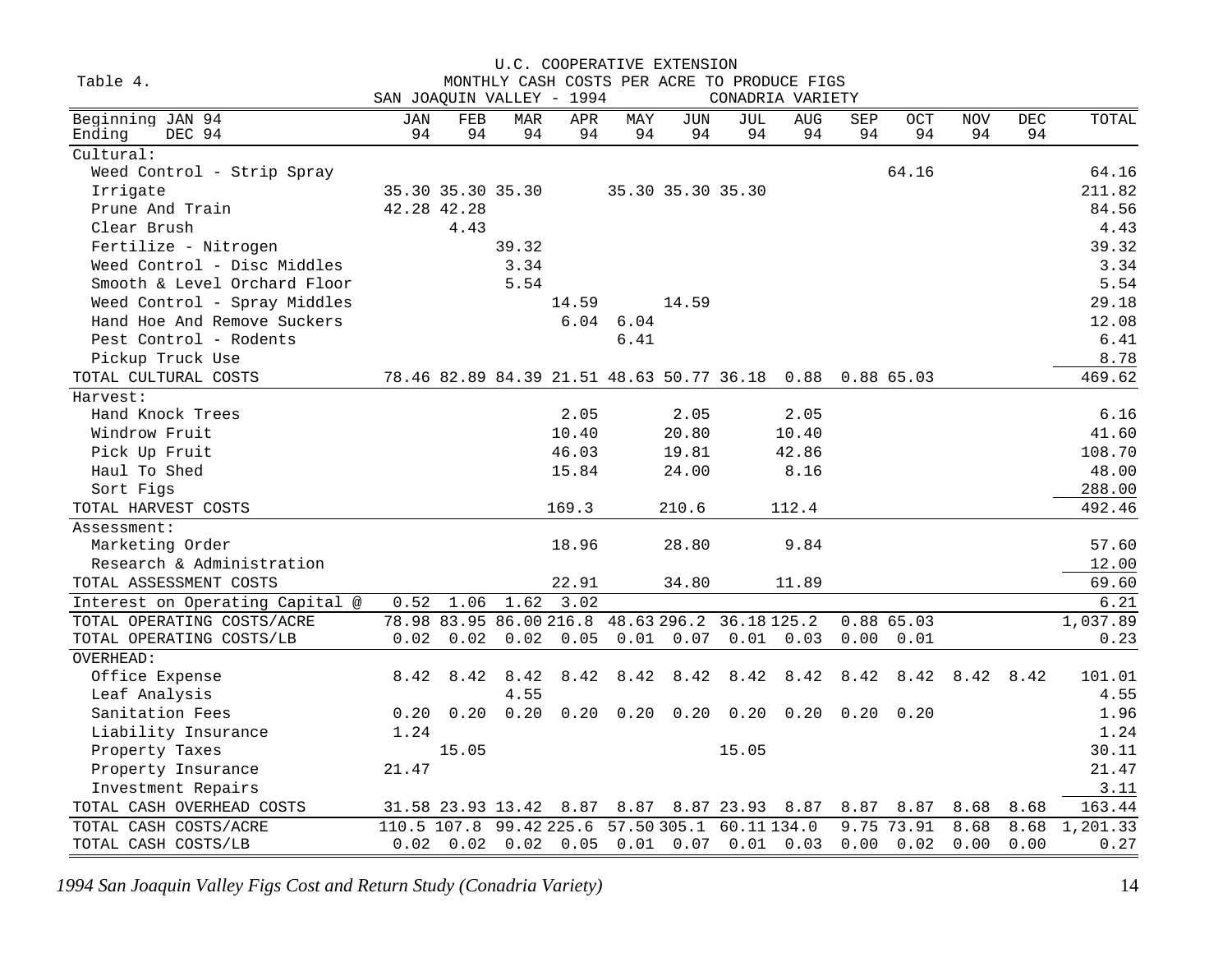Table 5. WHOLE FARM ANNUAL EQUIPMENT, INVESTMENT, AND BUSINESS OVERHEAD COSTS

SAN JOAQUIN VALLEY - 1994

CONADRIA VARIETY ANNUAL EQUIPMENT COSTS

|                                 |            |                | Immond ago findit coold<br>Non-Cash Over. - |                   | Cash Overhead |        |                             |
|---------------------------------|------------|----------------|---------------------------------------------|-------------------|---------------|--------|-----------------------------|
|                                 |            | Yrs            | Depre-                                      |                   | Insur-        |        |                             |
| Yr Description                  | Price Life |                |                                             | ciation Interest  | ance          | Taxes  | Total                       |
| 94 62 HP 2WD Tractor            | 25492      | 15             | 1,529.53                                    | 521.56            | 99.97         | 140.21 | 2,291.27                    |
| 94 62 HP 2WD Tractor            | 25492      | 15             | 1,529.53                                    | 521.56            | 99.97         | 140.21 | 2,291.27                    |
| 94 ATV 4WD & Sprayer            | 7430       | 10             | 668.70                                      | 152.02            | 29.14         | 40.86  | 890.72                      |
| 94 Bin Trailer                  | 979        | 15             | 58.73                                       | 20.03             | 3.84          | 5.38   | 87.98                       |
| 94 Bin Trailer                  | 979        | 15             | 58.73                                       | 20.03             | 3.84          | 5.38   | 87.98                       |
| 94 Bin Trailer                  | 979        | 15             | 58.73                                       | 20.03             | 3.84          | 5.38   | 87.98                       |
| 94 Bin Trailer                  | 979        | 15             | 58.73                                       | 20.03             | 3.84          | 5.38   | 87.98                       |
| 94 Bin Trailer                  | 979        | 15             | 58.73                                       | 20.03             | 3.84          | 5.38   | 87.98                       |
| 94 Bin Trailer                  | 979        | 15             | 58.73                                       | 20.03             | 3.84          | 5.38   | 87.98                       |
| 94 Brush Rake & Loader          | 6000       | 25             | 216.00                                      | 122.76            | 23.53         | 33.00  | 395.29                      |
| 94 Brush Rake & Loader          | 6000       | 25             | 216.00                                      | 122.76            | 23.53         | 33.00  | 395.29                      |
| 94 Disc - Tandem 14'            | 7274       | 10             | 654.70                                      | 148.82            | 28.52         | 40.01  | 872.05                      |
| 94 Forklift - 4 Ton             | 11261      | 10             | 1,013.50                                    | 230.40            | 44.16         | 61.94  | 1,350.00                    |
| 94 Forklift - 4 Ton             | 11261      | 10             | 1,013.50                                    | 230.40            | 44.16         | 61.94  | 1,350.00                    |
| 94 Orchard Leveler              | 13889      | 15             | 833.33                                      | 284.17            | 54.47         | 76.39  | 1,248.36                    |
| 94 Harvester - SP $1$           | 61133      | 10             |                                             | 5,502.00 1,250.78 | 239.73        | 336.23 | 7,328.74                    |
| 94 Harvester - SP $1$           | 61133      | 10             |                                             | 5,502.00 1,250.78 | 239.73        | 336.23 | 7,328.74                    |
| 94 Harvester - SP $1$           | 61133      | 10             |                                             | 5,502.00 1,250.78 | 239.73        | 336.23 | 7,328.74                    |
| 94 Pickup Truck 1/2 Ton         | 17160      | $\overline{7}$ | 2,206.29                                    | 351.09            | 67.29         | 94.38  | 2,719.05                    |
| 94 Spinner Spreader-3Pt         | 878        | 20             | 39.50                                       | 17.97             | 3.44          | 4.83   | 65.74                       |
| 94 Sweeper - SP $1$             | 28743      | 10             | 2,586.90                                    | 588.08            | 112.71        | 158.09 | 3,445.78                    |
| 94 Sweeper - SP $1$             | 28743      | 10             | 2,586.90                                    | 588.08            | 112.71        | 158.09 | 3,445.78                    |
| 94 Sweeper - SP $1$             | 28743      | 10             | 2,586.90                                    | 588.08            | 112.71        | 158.09 | 3,445.78                    |
| 94 Weed Sprayer 100 Gal         | 3550       | 10             | 319.50                                      | 72.63             | 13.92         | 19.52  | 425.57                      |
| TOTAL                           | 411189     |                | 34,859.16 8,412.90                          |                   |               |        | 1,612.46 2,261.53 47,146.05 |
| $60\%$ of New Cost <sup>2</sup> | 246713     |                | 20,915.50 5,047.74                          |                   |               |        | 967.48 1,356.92 28,287.63   |

 $1$  SP = self propelled

<sup>2</sup> Used to reflect a mix of new and used equipment.

| ANNUAL<br>INVESTMENT COSTS         |           |     |                   |           |                     |                          |         |                                        |  |
|------------------------------------|-----------|-----|-------------------|-----------|---------------------|--------------------------|---------|----------------------------------------|--|
| Cash Overhead<br>Non-Cash Overhead |           |     |                   |           |                     |                          |         |                                        |  |
|                                    |           | Yrs |                   |           |                     |                          |         |                                        |  |
| Description                        | Price     |     | Life Depreciation | Interest  | Insurance           | Taxes                    | Repairs | Total                                  |  |
| INVESTMENT                         |           |     |                   |           |                     |                          |         |                                        |  |
| Buildings                          | 38,110    | 25  | 1,371.96          | 779.73    | 149.45              | 209.61                   | 152.40  | 2,663.15                               |  |
| Orchard<br>Establishment           | 811,325   | 50  | 14,603.80         | 16,599.70 | 3, 181.61 4, 462.29 |                          | 0.00    | 38,847.40                              |  |
| Drip Irrigation<br>System          | 100,400   | 20  | 4,518.00          | 2,054.18  | 393.72              | 552.20                   | 150.00  | 7,668.10                               |  |
| Fuel Tanks&Pumps                   | 6,355     | 20  | 285.95            | 130.03    | 24.92               | 34.96                    | 125.00  | 600.86                                 |  |
| Land                               | 600,000   | 50  |                   | 22,320.00 |                     | 4,278.00 6,000.00        | 0.00    | 32,598.00                              |  |
| Packing Shed                       | 250,000   | 20  | 11,250.00         | 5,115.00  |                     | 980.37 1,375.00 1,000.00 |         | 19,720.37                              |  |
| Shop Tools                         | 11,330    | 15  | 679.80            | 231.81    | 44.43               | 62.32                    | 113.00  | 1,131.36                               |  |
| TOTAL<br>INVESTMENT                | 1,817,520 |     | 32,709.51         | 47,230.45 |                     |                          |         | 9,052.50 12,696.38 1,540.40 103,229.24 |  |

*1994 San Joaquin Valley Figs Cost and Return Study (Conadria Variety)* 15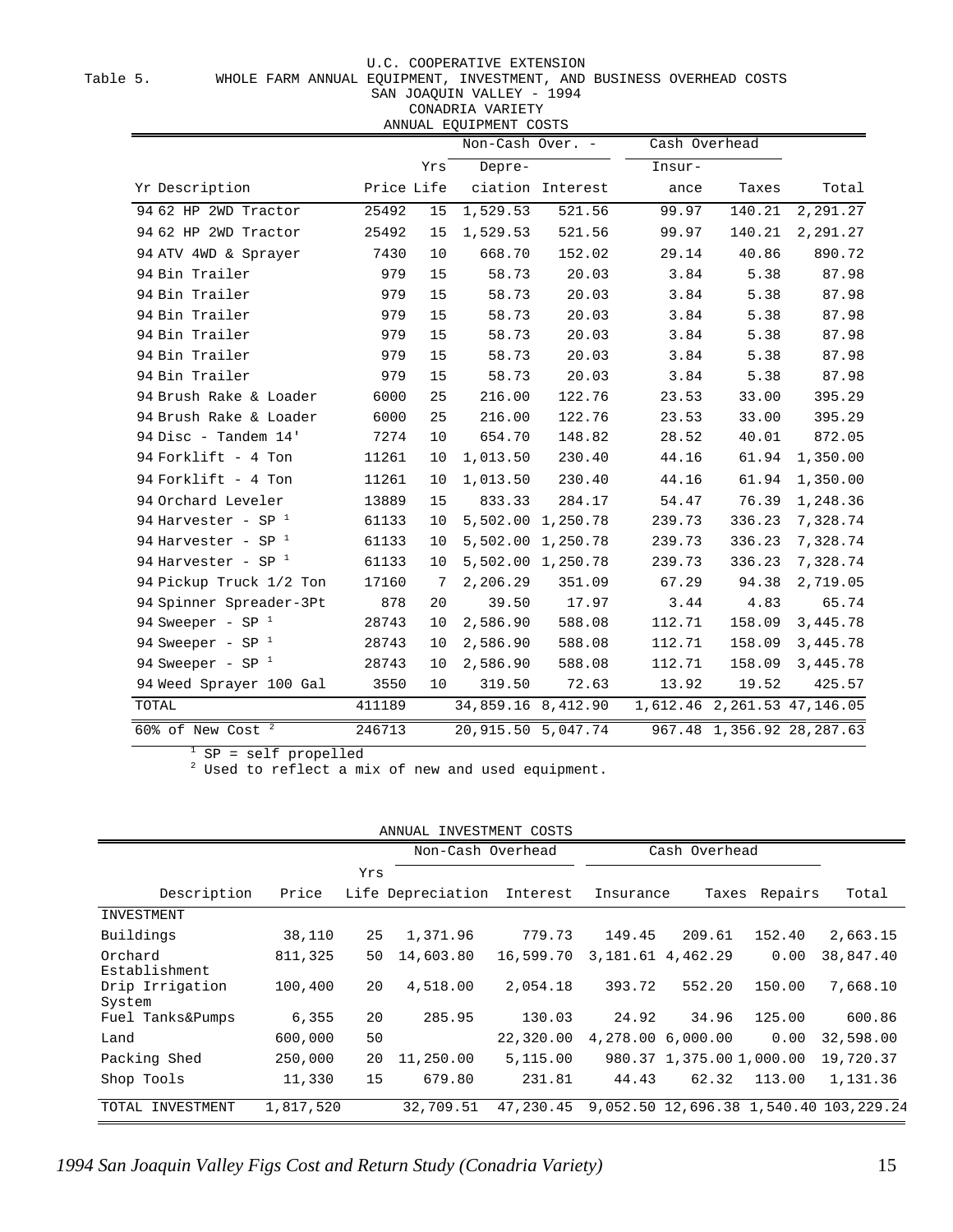#### U.C. COOPERATIVE EXTENSION SAN JOAQUIN VALLEY - 1994 CONADRIA VARIETY

#### Table 5. continued

#### ANNUAL BUSINESS OVERHEAD COSTS

|                     | Units/ |      | Price/ | Total            |
|---------------------|--------|------|--------|------------------|
| Description         | Farm   | Unit | Unit   | Cost             |
| Leaf Analysis       | 500.00 | Acre | 4.50   | 2,250.00         |
| Liability Insurance | 500.00 | Acre | 1.23   | 615.00           |
| Office Expense      | 500.00 | Acre |        | 100.00 50,000.00 |
| Sanitation Fees     | 500.00 | Acre | 1.94   | 970.00           |

#### Table 6. Table 6. SAN JOAQUIN VALLEY - 1994 CONADRIA VARIETY

|                              |              | COSTS PER HOUR    |      |      |               |              |      |             |               |  |  |
|------------------------------|--------------|-------------------|------|------|---------------|--------------|------|-------------|---------------|--|--|
|                              | Actual       | Non-Cash<br>Over. |      |      | Cash Overhead | Operating    |      |             |               |  |  |
|                              | Hours Depre- |                   |      |      | Insur         |              |      | Fuel& Total | Total         |  |  |
| Yr Description               | Used         | ciation Inte      | rest | ance | Taxes         | Repairs Lube |      | Oper.       | Costs/<br>Hr. |  |  |
| 94 62 HP 2WD Tractor         | 800.8        | 1.15              | 0.39 | 0.07 | 0.11          | 1.53         | 2.98 | 4.51        | 6.23          |  |  |
| 94 62 HP 2WD Tractor         | 799.4        | 1.15              | 0.39 | 0.08 | 0.11          | 1.53         | 2.98 | 4.51        | 6.23          |  |  |
| 94 ATV 4WD & Sprayer         | 299.0        | 1.34              | 0.31 | 0.06 | 0.08          | 0.89         | 1.35 | 2.24        | 4.03          |  |  |
| 94 Bin Trailer               | 165.5        | 0.21              | 0.07 | 0.01 | 0.02          | 0.23         | 0.00 | 0.23        | 0.55          |  |  |
| 94 Bin Trailer               | 165.5        | 0.21              | 0.07 | 0.01 | 0.02          | 0.23         | 0.00 | 0.23        | 0.55          |  |  |
| 94 Bin Trailer               | 165.5        | 0.21              | 0.07 | 0.01 | 0.02          | 0.23         | 0.00 | 0.23        | 0.55          |  |  |
| 94 Bin Trailer               | 165.5        | 0.21              | 0.07 | 0.01 | 0.02          | 0.23         | 0.00 | 0.23        | 0.55          |  |  |
| 94 Bin Trailer               | 165.5        | 0.21              | 0.07 | 0.01 | 0.02          | 0.23         | 0.00 | 0.23        | 0.55          |  |  |
| 94 Bin Trailer               | 165.5        | 0.21              | 0.07 | 0.01 | 0.02          | 0.23         | 0.00 | 0.23        | 0.55          |  |  |
| 94 Brush Rake & Loader       | 99.3         | 1.30              | 0.74 | 0.14 | 0.20          | 0.87         | 0.00 | 0.87        | 3.26          |  |  |
| 94 Brush Rake & Loader       | 99.3         | 1.30              | 0.74 | 0.14 | 0.20          | 0.87         | 0.00 | 0.87        | 3.26          |  |  |
| 94 Disc - Tandem 14'         | 255.0        | 1.54              | 0.35 | 0.07 | 0.09          | 2.09         | 0.00 | 2.09        | 4.15          |  |  |
| 94 Forklift - 4 Ton          | 199.4        | 3.05              | 0.69 | 0.13 | 0.19          | 3.38         |      | 9.42 12.80  | 16.86         |  |  |
| 94 Forklift - 4 Ton          | 199.4        | 3.05              | 0.69 | 0.13 | 0.19          | 3.38         |      | 9.42 12.80  | 16.86         |  |  |
| 94 Orchard Leveler           | 166.3        | 3.01              | 1.03 | 0.20 | 0.28          | 2.02         | 0.00 | 2.02        | 6.52          |  |  |
| 94 Harvester - SP $^1$       | 199.6        | 16.54             | 3.76 | 0.72 | 1.01          | 18.34        |      | 7.82 26.16  | 48.19         |  |  |
| 94 Harvester - SP $1$        | 199.6        | 16.54             | 3.76 | 0.72 | 1.01          | 18.34        |      | 7.82 26.16  | 48.19         |  |  |
| 94 Harvester - SP $1$        | 199.6        | 16.54             | 3.76 | 0.72 | 1.01          | 18.34        |      | 7.82 26.16  | 48.19         |  |  |
| 94 Pickup Truck-3/4Ton 285.0 |              | 4.52              | 0.72 | 0.14 | 0.19          | 3.03         | 2.69 | 5.72        | 11.29         |  |  |
| 94 SpinnerSpreader-3Pt       | 66.4         | 0.36              | 0.16 | 0.03 | 0.04          | 0.53         | 0.00 | 0.53        | 1.12          |  |  |
| 94 Sweeper - SP $1$          | 228.3        | 6.80              | 1.55 | 0.30 | 0.42          | 8.62         |      | 4.89 13.51  | 22.57         |  |  |
| 94 Sweeper - SP $1$          | 228.3        | 6.80              | 1.55 | 0.30 | 0.42          | 8.62         |      | 4.89 13.51  | 22.57         |  |  |
| 94 Sweeper - SP $1$          | 228.3        | 6.80              | 1.55 | 0.30 | 0.42          | 8.62         |      | 4.89 13.51  | 22.57         |  |  |
| 94 Weed Sprayer-100Gal 119.1 |              | 1.61              | 0.37 | 0.07 | 0.10          | 1.78         | 0.00 | 1.78        | 3.93          |  |  |

1 SP = self propelled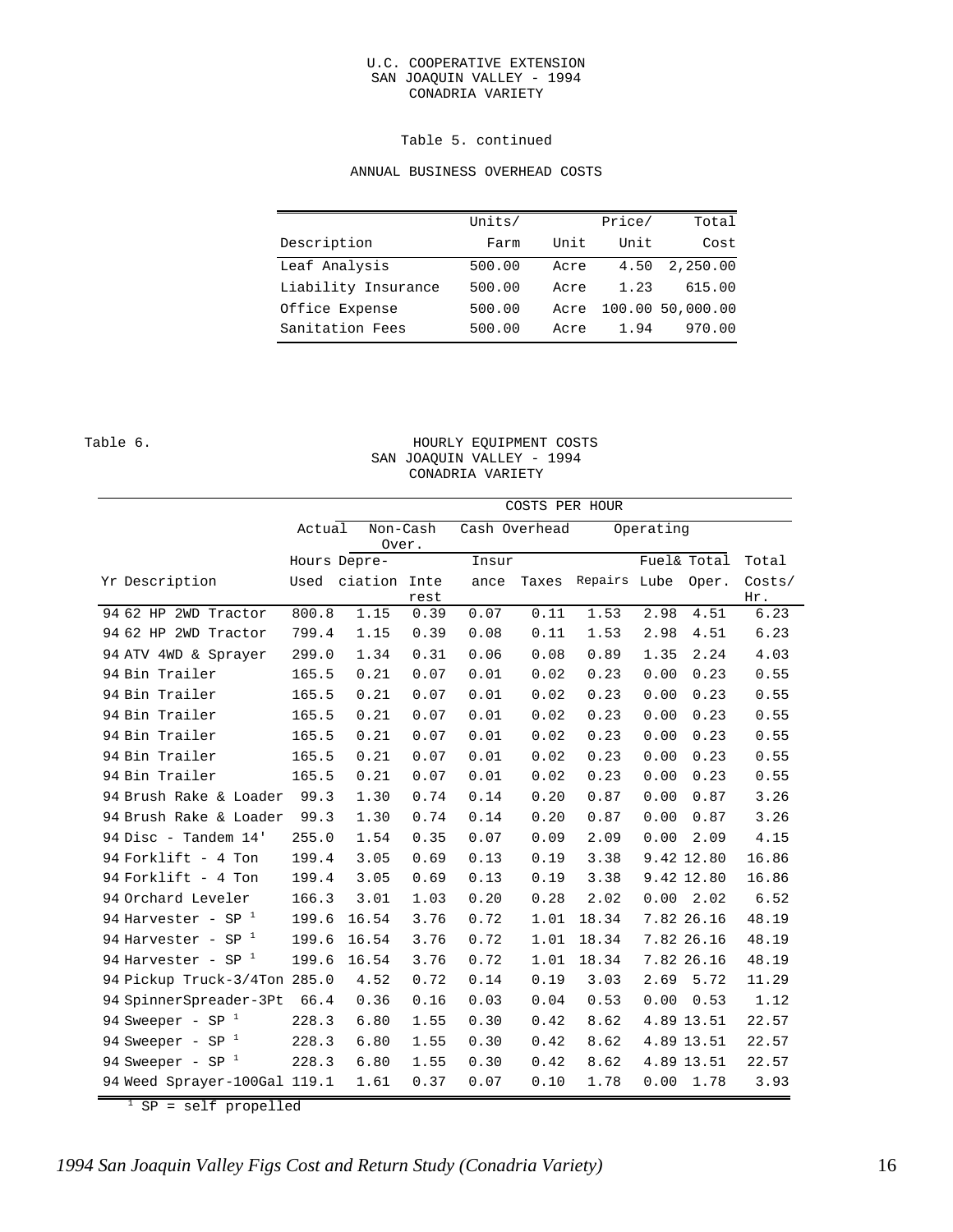#### U.C. COOPERATIVE EXTENSION Table 7. Table 7. SAN JOAQUIN VALLEY - 1994

|  |  |  |  |  |  |  |  | COSTS PER ACRE AT VARYING YIELDS TO PRODUCE CONADRIA FIGS |  |
|--|--|--|--|--|--|--|--|-----------------------------------------------------------|--|
|--|--|--|--|--|--|--|--|-----------------------------------------------------------|--|

|                               |      |      | YIELD | (LB/ACRE) |      |      |                 |
|-------------------------------|------|------|-------|-----------|------|------|-----------------|
|                               | 4000 | 4500 | 5000  | 5500      | 6000 | 6500 | 7000            |
| OPERATING COSTS/ACRE:         |      |      |       |           |      |      |                 |
| Cultural<br>Cost              | 29   | 29   | 29    | 29        | 29   | 29   | 29              |
| Cultural Cost                 | 440  | 440  | 440   | 440       | 440  | 440  | 440             |
| Harvest Cost                  | 441  | 495  | 548   | 601       | 654  | 708  | 761             |
| Assessment Cost               | 70   | 70   | 70    | 70        | 70   | 70   | 70              |
| Interest on operating capital | 6    | 6    | 6     | 6         | 7    | 7    | $7\phantom{.0}$ |
| TOTAL OPERATING COSTS/ACRE    | 987  | 1040 | 1093  | 1147      | 1200 | 1254 | 1307            |
| TOTAL OPERATING COSTS/LB      | 0.25 | 0.23 | 0.22  | 0.21      | 0.20 | 0.19 | 0.19            |
| CASH OVERHEAD COSTS/ACRE      | 163  | 163  | 163   | 163       | 163  | 164  | 164             |
| TOTAL CASH COSTS/ACRE         | 1150 | 1203 | 1257  | 1310      | 1364 | 1417 | 1471            |
| TOTAL CASH COSTS/LB           | 0.29 | 0.27 | 0.25  | 0.24      | 0.23 | 0.22 | 0.21            |
| NON-CASH OVERHEAD COSTS/ACRE  | 226  | 227  | 227   | 227       | 227  | 227  | 227             |
| TOTAL COSTS/ACRE              | 1376 | 1430 | 1484  | 1537      | 1591 | 1644 | 1698            |
| TOTAL COSTS/LB                | 0.34 | 0.32 | 0.30  | 0.28      | 0.27 | 0.25 | 0.24            |